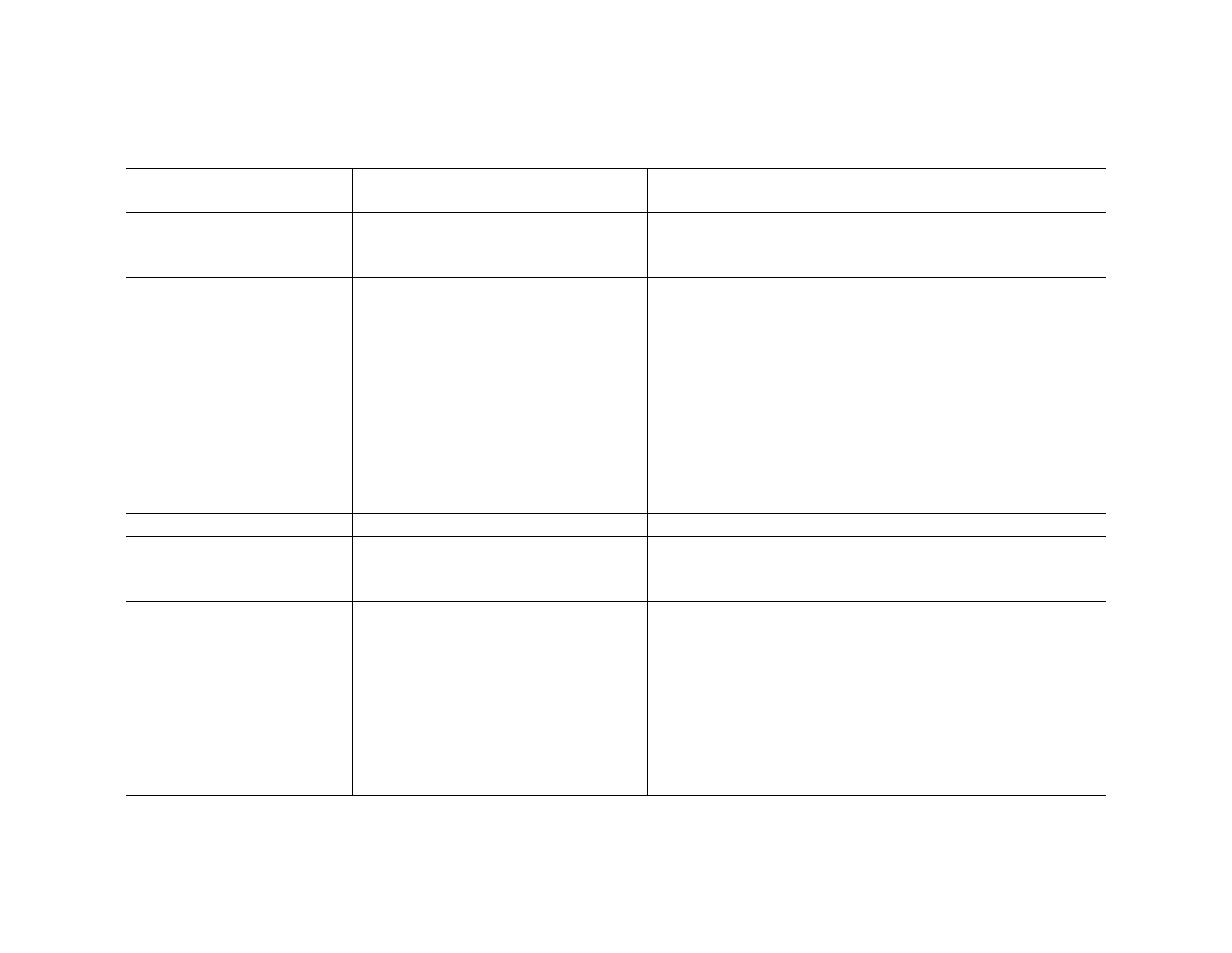| <b>Measure</b> | <b>Potential Adverse Environmental</b>                                                                                                                                                                                                                                                                                  | <b>Potential Mitigation Measures</b>                                                                                                                                                                                                                                                                                              |
|----------------|-------------------------------------------------------------------------------------------------------------------------------------------------------------------------------------------------------------------------------------------------------------------------------------------------------------------------|-----------------------------------------------------------------------------------------------------------------------------------------------------------------------------------------------------------------------------------------------------------------------------------------------------------------------------------|
|                | <b>Impacts</b><br>associated with grain handling, and<br>the largest sources of VOCs are<br>associated with the fermentation,<br>distillation, storage, and loading of<br>the ethanol produced.                                                                                                                         | Site facilities near truck or rail terminals, consider<br>proximity to feedstocks or users of ethanol products to<br>minimize transport emissions.                                                                                                                                                                                |
|                | Hydrogen can be a low carbon fuel.<br>Can be used in either modified<br>internal combustion engines or in<br>fuel cells. Combusting hydrogen<br>produces heat, water, and may<br>produce minor NO <sub>x</sub> emissions.                                                                                               | Should be quantified and measures to mitigate identified in<br>regulatory process.                                                                                                                                                                                                                                                |
|                | <b>Agricultural Resources - Siting of</b><br>new stationary sources, such as<br>ethanol facilities, or facilities that<br>convert biomass to fuel may convert<br>prime farmland to other uses – the<br>degree of which would be<br>determined locally, and may conflict<br>with an existing Williamson Act<br>contract. | Avoid siting on prime agricultural lands, lands under<br>Williamson Act contract, support of the California<br>Farmland Conservancy Program. Such facilities would<br>require a local approval of conditional use permits, local<br>air permits, and other permits and would be subject<br>project-specific compliance with CEQA. |
|                | <b>Biological Resources – When</b><br>converting natural lands, there may<br>be adverse impacts to terrestrial,<br>riparian or aquatic habitat, natural                                                                                                                                                                 | Project-specific CEQA compliance will be necessary.                                                                                                                                                                                                                                                                               |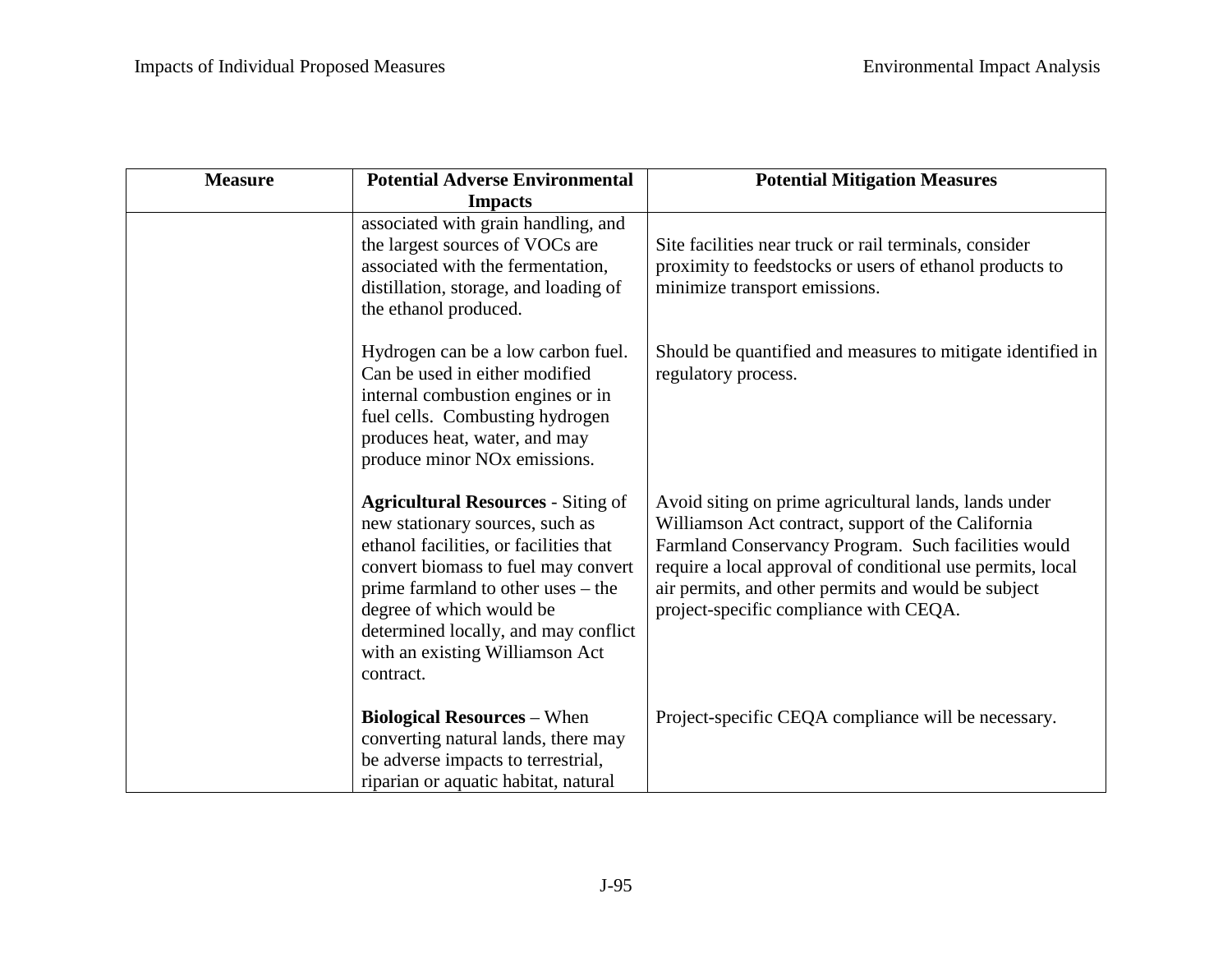| <b>Measure</b> | <b>Potential Adverse Environmental</b>                                                                                                                                                                                                                                                                                    | <b>Potential Mitigation Measures</b>                                                                                                                                                                                                                                            |
|----------------|---------------------------------------------------------------------------------------------------------------------------------------------------------------------------------------------------------------------------------------------------------------------------------------------------------------------------|---------------------------------------------------------------------------------------------------------------------------------------------------------------------------------------------------------------------------------------------------------------------------------|
|                | <b>Impacts</b>                                                                                                                                                                                                                                                                                                            |                                                                                                                                                                                                                                                                                 |
|                | communities or to an species<br>identified as a candidate, sensitive or<br>special status species in local or<br>regional plans, policies or<br>regulations or by CDFG, USFWS or<br>in § 404 of the Clean Water Act.                                                                                                      |                                                                                                                                                                                                                                                                                 |
|                | Interference with movement in<br>corridors.                                                                                                                                                                                                                                                                               | Project-specific CEQA compliance will be necessary.                                                                                                                                                                                                                             |
|                | <b>Cultural Resources - Future</b><br>facilities in California may involve<br>siting, grading, construction or<br>expansion on lands that have not<br>been surveyed for cultural<br>significance, and may result in<br>adverse impacts to cultural resources<br>if inadvertent disturbance occurs<br>during construction. | Project-specific compliance with CEQA and/or NEPA<br>would be required. The lead and implementing agencies<br>would be required to contact the appropriate agencies and<br>departments to ensure that potential impacts to cultural<br>resources would be minimized or avoided. |
|                | <b>Energy Demand - Future ethanol</b><br>production facilities in California<br>will likely use natural gas to produce<br>steam and purchase required<br>electricity from a utility.                                                                                                                                      | Employ efficiency and control technologies at existing<br>facilities.                                                                                                                                                                                                           |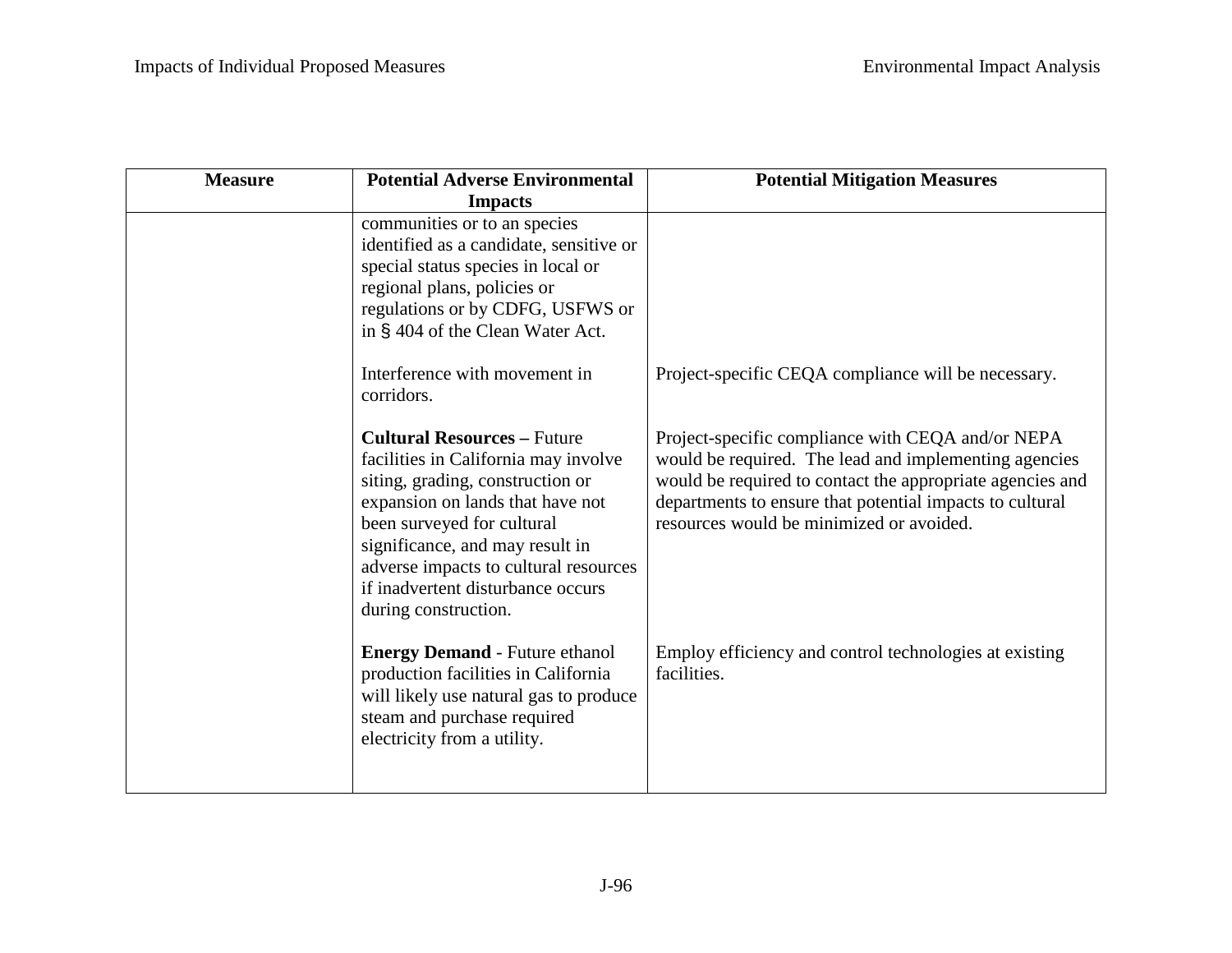| <b>Measure</b>                               | <b>Potential Adverse Environmental</b>                                                                                                                      | <b>Potential Mitigation Measures</b>                                                                                               |
|----------------------------------------------|-------------------------------------------------------------------------------------------------------------------------------------------------------------|------------------------------------------------------------------------------------------------------------------------------------|
|                                              | <b>Impacts</b>                                                                                                                                              |                                                                                                                                    |
|                                              | <b>Hazards and Hazardous Materials</b><br>- Some of the pathways may<br>generate waste that may contain<br>hazardous materials                              | Recycle, reuse or reprocess wastes. Wastes that cannot be<br>recycled, reused or reprocessed must be disposed of<br>appropriately. |
|                                              | Land Use and Planning -<br>Conversion of crops from food and<br>fiber to fuel crops may conflict with<br>Williamson Act contract.                           | Check with County to ensure conformity with Contract,<br>file for nonrenewal if nonconforming.                                     |
|                                              | <b>Water Resources</b><br>Water Quality – chemicals and<br>fertilizers used on crops can end up<br>in surface or ground waters,<br>affecting water quality. | Should be discussed and analyzed in the LCFS regulatory<br>development process.                                                    |
|                                              | There may be potential adverse<br>impact to water quality from<br>formulation of low-carbon fuels in<br>the event of spills                                 | Employment of appropriate spill prevention and spill<br>abatement protocols.                                                       |
| (T-3) Regional                               | Land Use Policies - May conflict                                                                                                                            | Any land use policy conflicts will be resolved at regional                                                                         |
| <b>Transportation-Related</b>                | with existing land use policies in                                                                                                                          | and local levels in a collaborative process.                                                                                       |
| <b>Greenhouse Gas Reduction</b>              | some regions of the State                                                                                                                                   |                                                                                                                                    |
| Targets                                      |                                                                                                                                                             |                                                                                                                                    |
|                                              | Congestion Pricing – May increase<br>vehicle use on off-hours but would                                                                                     | Separate environmental evaluation needed.                                                                                          |
| Congestion Pricing,<br>Indirect Source Rule, | result in no net increase in                                                                                                                                |                                                                                                                                    |
|                                              |                                                                                                                                                             |                                                                                                                                    |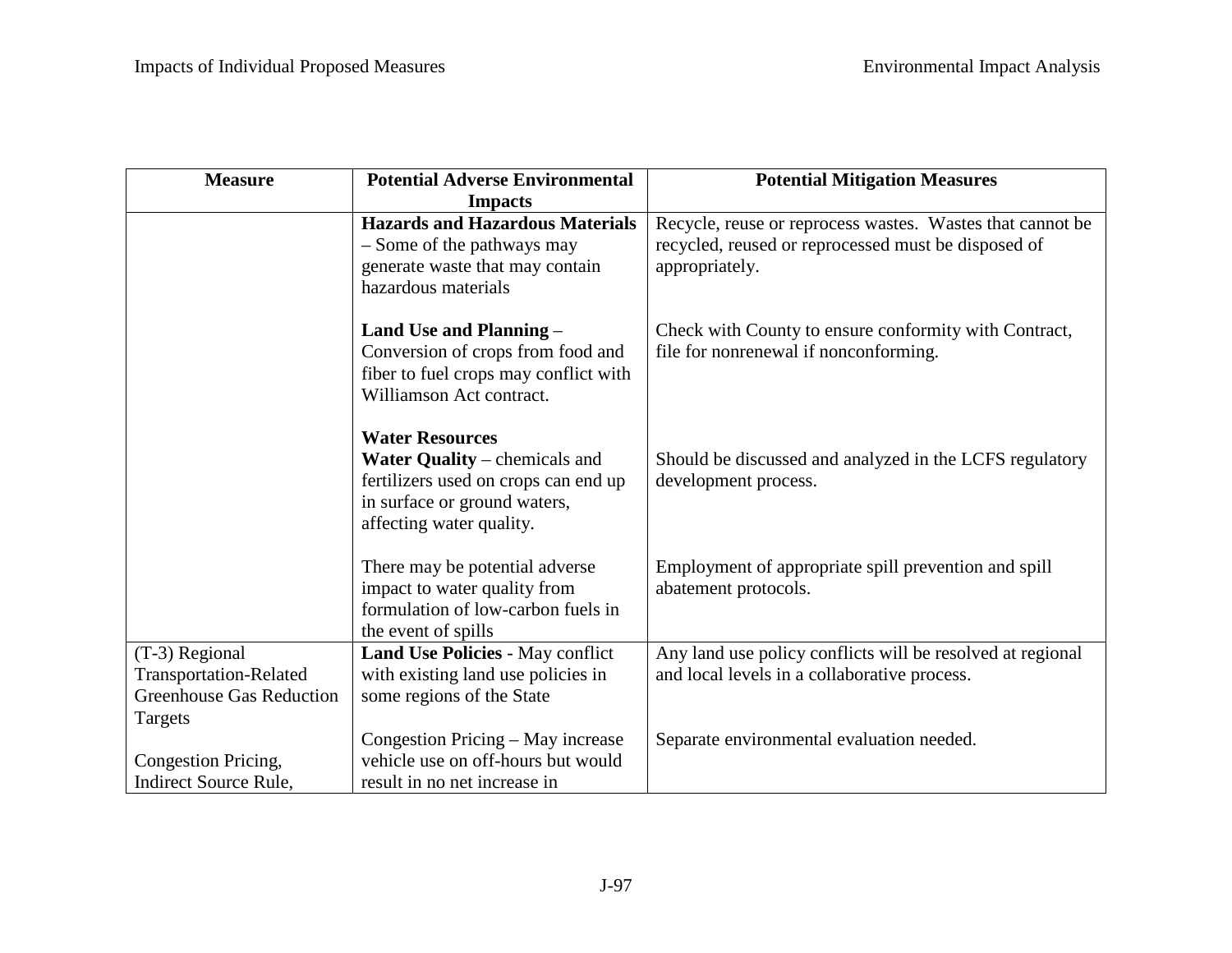| <b>Measure</b>                                                                                     | <b>Potential Adverse Environmental</b>                                                                                                       | <b>Potential Mitigation Measures</b>                                                                                                             |
|----------------------------------------------------------------------------------------------------|----------------------------------------------------------------------------------------------------------------------------------------------|--------------------------------------------------------------------------------------------------------------------------------------------------|
|                                                                                                    | <b>Impacts</b>                                                                                                                               |                                                                                                                                                  |
| <b>Education and outreach</b><br>efforts, and Pay as You                                           | emissions.                                                                                                                                   |                                                                                                                                                  |
| Drive Insurance support to<br>this measure                                                         | <b>Indirect Source Rule for New</b><br>Development – requires separate<br>environmental evaluation.                                          | Separate evaluation needed to adopt regulations.                                                                                                 |
|                                                                                                    | Education $-$ no adverse impacts<br>anticipated.                                                                                             | None necessary.                                                                                                                                  |
|                                                                                                    | Pay as You Drive - Dept. of<br>Insurance is pursuing.                                                                                        |                                                                                                                                                  |
| (T-4) Vehicle Efficiency<br>Measures (tire inflation, use<br>of low friction oils, cool<br>paints) | No adverse environmental impacts<br>anticipated, but further analysis will<br>be completed to verify                                         | None necessary.                                                                                                                                  |
| (T-5) Ship Electrification at<br>Ports                                                             | Air Quality - Indirect impacts from<br>criteria pollutant emissions<br>associated with incremental<br>electricity generation at power plants | These emissions are significantly less than emissions<br>generated by ship engines. Environmental evaluation<br>completed as part of regulation. |
|                                                                                                    | <b>Energy Demand - May increase</b><br>energy demand                                                                                         | Employ off-peak charging                                                                                                                         |
| (T-6) Goods Movement                                                                               |                                                                                                                                              |                                                                                                                                                  |
| $VSR - exploring$ the<br>requirement to reduce                                                     | No adverse environmental impact<br>anticipated, but will need additional                                                                     | Conceptual at this time, not quantified.                                                                                                         |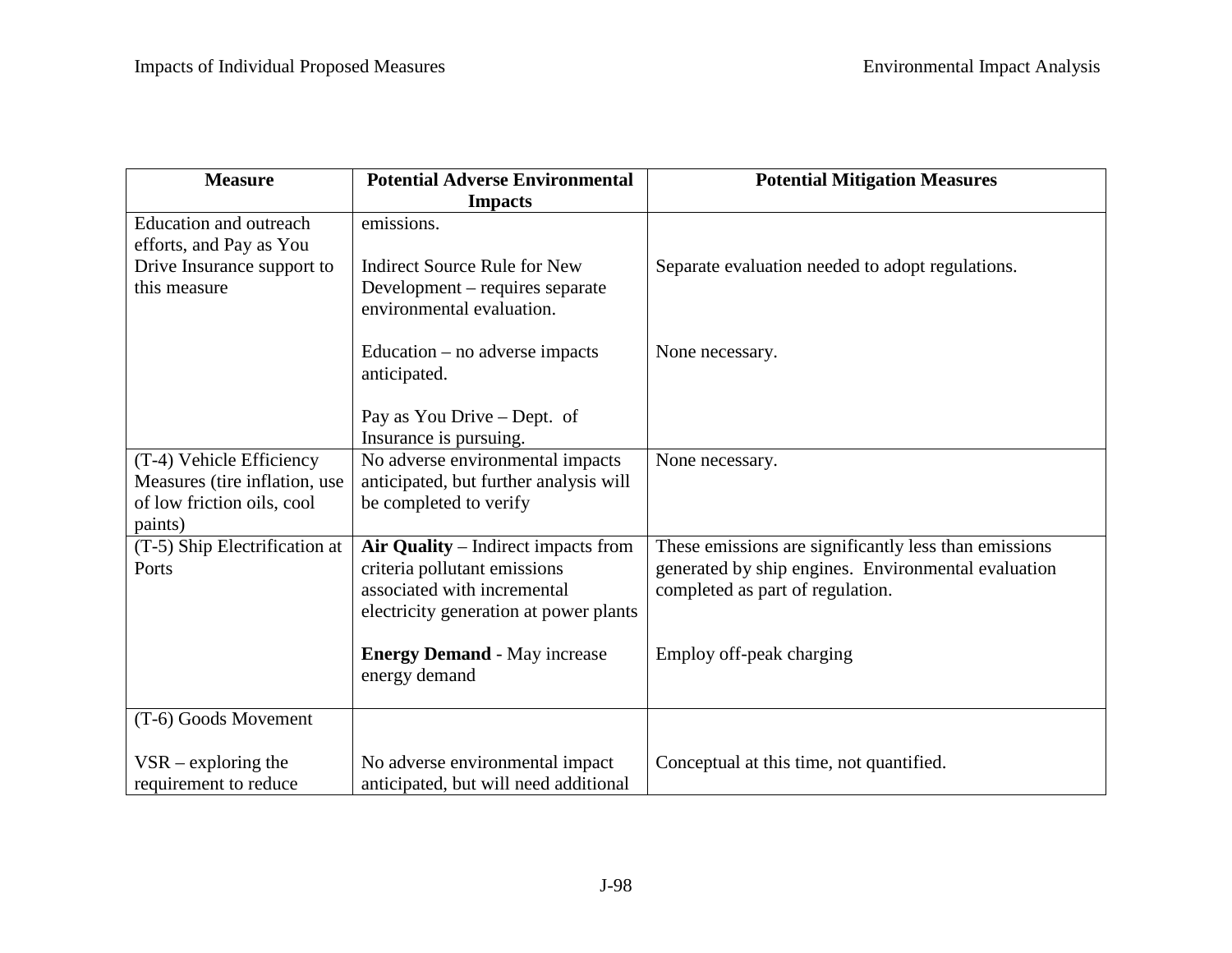| <b>Measure</b>                                                                                      | <b>Potential Adverse Environmental</b>                                                                                                                                                                                                                                            | <b>Potential Mitigation Measures</b>                                                                                                                                   |
|-----------------------------------------------------------------------------------------------------|-----------------------------------------------------------------------------------------------------------------------------------------------------------------------------------------------------------------------------------------------------------------------------------|------------------------------------------------------------------------------------------------------------------------------------------------------------------------|
|                                                                                                     | <b>Impacts</b>                                                                                                                                                                                                                                                                    |                                                                                                                                                                        |
| speed                                                                                               | analysis.                                                                                                                                                                                                                                                                         |                                                                                                                                                                        |
| Cleaner ships – Design and<br>fuel efficiency strategies                                            | Analyzed in 2007 SIP FED                                                                                                                                                                                                                                                          | No additional analysis necessary.                                                                                                                                      |
| Port trucks, drayage                                                                                | Analyzed in separate FED                                                                                                                                                                                                                                                          | Adopted.                                                                                                                                                               |
| Commercial Harbor Craft -<br>voluntary action to use<br>alternative anti-fouling<br>agent           | <b>Hazards and Hazardous Materials</b><br>- Anti-fouling agents to improve hull<br>smoothness may contain copper.<br>This measure encourages the use of<br>alternative agents with no copper.<br>Disposal of residual copper-<br>containing agents may have an<br>adverse impact. | Encourage non-toxic anti-fouling product use and<br>education of owners/operators on the toxicity of copper to<br>reduce use and improper disposal of these chemicals. |
| Cargo handling                                                                                      | No adverse environmental impact<br>anticipated, but additional analysis<br>will verify                                                                                                                                                                                            | May require further analysis.                                                                                                                                          |
| <b>Transport Refrigeration</b><br>Units (TRU)                                                       | <b>Energy Demand -TRUs may</b><br>increase energy demand by<br>electrification                                                                                                                                                                                                    | Employ off-peak charging to balance electrical load.                                                                                                                   |
| (T-7) Heavy Duty Vehicle<br><b>Greenhouse Gas Emission</b><br>Reduction – Aerodynamic<br>Efficiency | Regulation currently being<br>developed in separate evaluation in<br>regulation FED                                                                                                                                                                                               |                                                                                                                                                                        |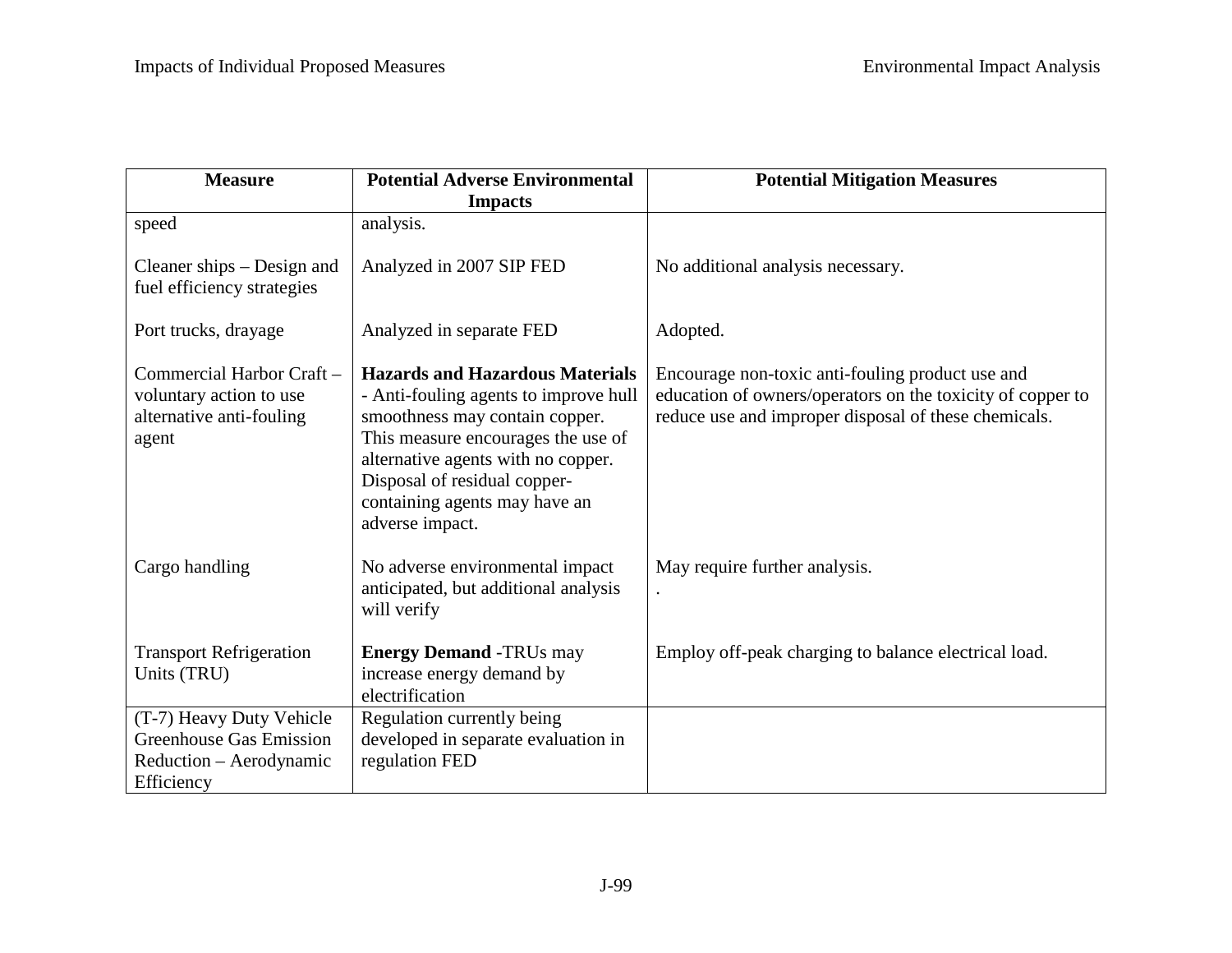| <b>Measure</b>                                                                 | <b>Potential Adverse Environmental</b>                                                                                                                                                                                                                                                                                                                                                                                                                                                                                                                                                                                                                                                                                                   | <b>Potential Mitigation Measures</b>                                                 |
|--------------------------------------------------------------------------------|------------------------------------------------------------------------------------------------------------------------------------------------------------------------------------------------------------------------------------------------------------------------------------------------------------------------------------------------------------------------------------------------------------------------------------------------------------------------------------------------------------------------------------------------------------------------------------------------------------------------------------------------------------------------------------------------------------------------------------------|--------------------------------------------------------------------------------------|
|                                                                                | <b>Impacts</b>                                                                                                                                                                                                                                                                                                                                                                                                                                                                                                                                                                                                                                                                                                                           |                                                                                      |
| (T-8) Medium and Heavy-<br>Duty Vehicle Hybridization<br>(T-9) High Speed Rail | No adverse impacts anticipated with<br>efficiency measures, however some<br>technologies are in research and<br>development phase. Further<br>evaluation will verify.<br>Impact analysis incorporated by                                                                                                                                                                                                                                                                                                                                                                                                                                                                                                                                 | None necessary at this time.<br>Programmatic EIR/S was prepared in 2001, followed by |
|                                                                                | reference, SCH# 2001042045,<br>Potential and cumulative impacts<br>include aesthetics, displacement of<br>commercial and residential<br>properties, disproportionate impacts<br>to minority and low-income<br>populations, community and<br>neighborhood disruption, increased<br>noise and electromagnetic<br>interference along rail corridors,<br>land use policies, traffic impacts<br>associated with stations, effects to<br>historic properties or archaeological<br>sites, impacts to parks and recreation<br>resources, exposure to seismic and<br>flood hazards, water resources,<br>wetlands and sensitive biological<br>species and habitat, land use<br>compatibility, energy use and<br>impacts to agricultural resources. | project environmental documents. Mitigation measures<br>incorporated by reference.   |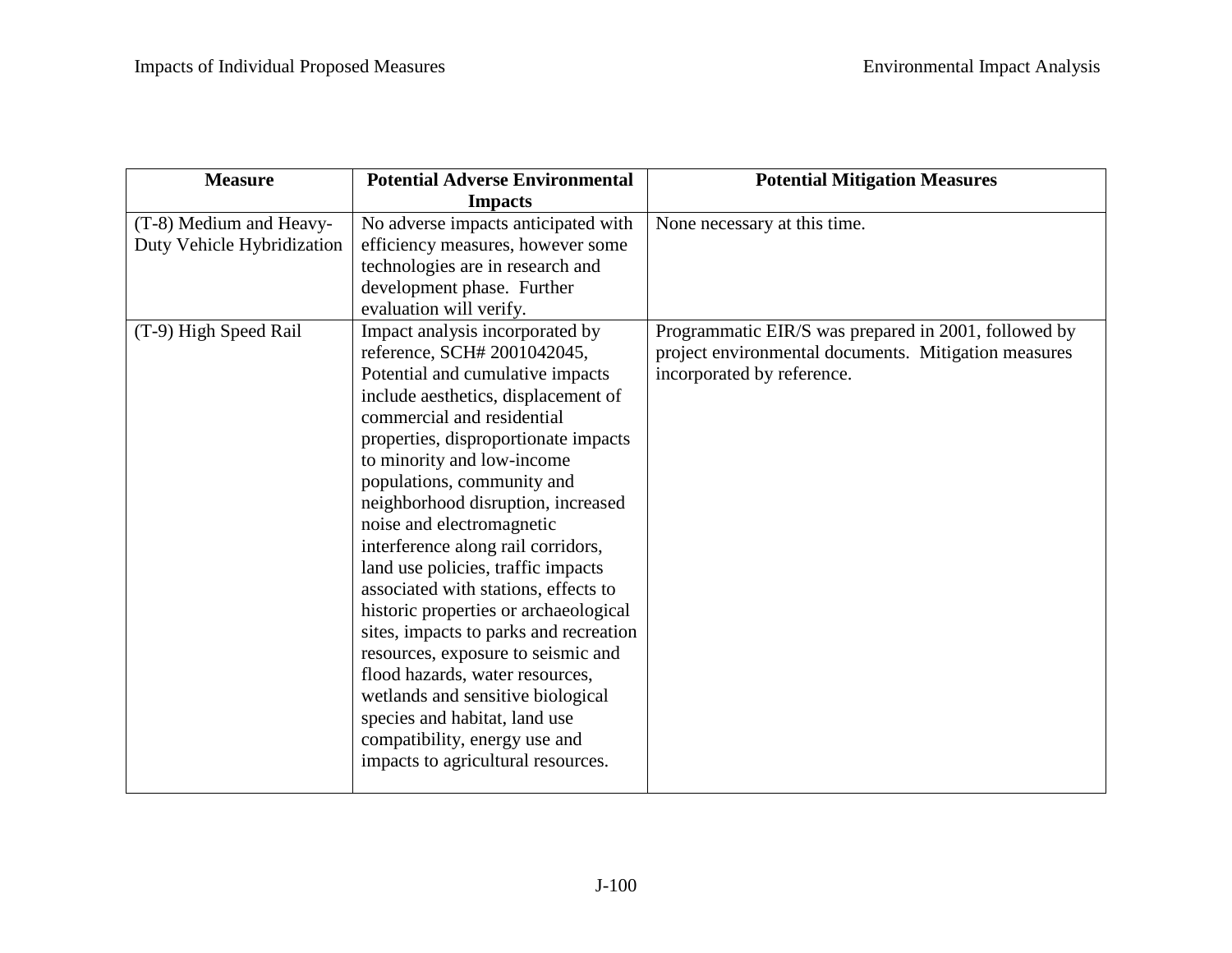| <b>Measure</b>                 | <b>Potential Adverse Environmental</b>      | <b>Potential Mitigation Measures</b>                         |
|--------------------------------|---------------------------------------------|--------------------------------------------------------------|
|                                | <b>Impacts</b>                              |                                                              |
| <b>Electricity and Natural</b> |                                             |                                                              |
| Gas                            |                                             |                                                              |
| (E-1 and CR-1) Energy          | <b>Hazards and Hazardous Materials</b>      | Compliance with applicable hazardous materials recycling     |
| Efficiency                     | - Efficiency Standards may                  | and disposal laws. Disposal of hazardous waste would         |
|                                | occasionally result in the use of new       | occur at an appropriated permitted disposal facility.        |
|                                | or new versions of products that            |                                                              |
|                                | contain hazardous materials and             |                                                              |
|                                | require special recycling or disposal.      |                                                              |
| (E-2) Increasing Combined      | Air Quality – No adverse air quality        | Use of BACT. These units are permitted through the Air       |
| <b>Heat and Power</b>          | impacts are anticipated, unless             | Districts. Location and project-specific CEQA analysis       |
|                                | individual CHP units are installed in       | may be required.                                             |
|                                | a way that is not conforming to the         |                                                              |
|                                | measure design.                             |                                                              |
| (E-3) Renewables Portfolio     | <b>Aesthetics</b> - siting and construction | Careful design and siting of these facilities will avoid     |
| Standard                       | of wind or solar farms that would           | impacts, consistent with available CEC and Department of     |
|                                | support the expansion of the                | Fish and Game (DFG) guidance documents and siting            |
|                                | Renewable Portfolio Standard (RPS)          | requirements of federal agencies. Project-specific           |
|                                | may affect viewsheds.                       | analysis would be necessary.                                 |
|                                |                                             |                                                              |
|                                | <b>Agricultural Resources - Siting of</b>   | Avoid siting on prime agricultural lands, lands under        |
|                                | new utility scale facilities and arrays     | Williamson Act contract. If unavoidable, support of the      |
|                                | may convert prime farmland to other         | California Farmland Conservancy Program. Such                |
|                                | uses – the degree of which would be         | facilities would require a local approval of conditional use |
|                                | determined locally, and may conflict        | permits, and other permits and would be subject project-     |
|                                | with an existing Williamson Act             | specific compliance with CEQA.                               |
|                                | contract.                                   |                                                              |
|                                |                                             |                                                              |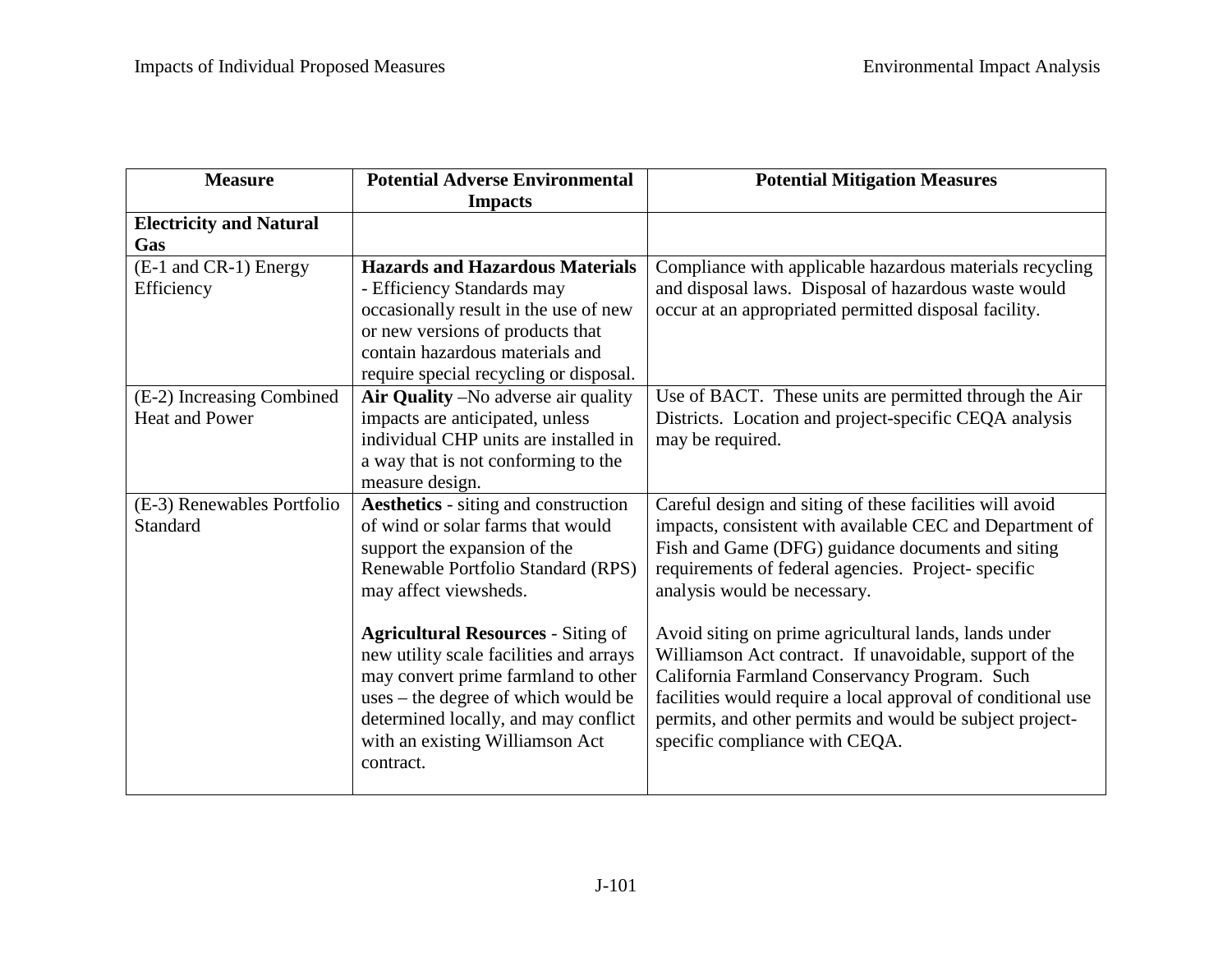| <b>Measure</b> | <b>Potential Adverse Environmental</b>                                                                                                                                                                                                                                                                                                                                                                                                                                                                                                                                                     | <b>Potential Mitigation Measures</b>                                                                                                                                                                                                                                                                                                          |
|----------------|--------------------------------------------------------------------------------------------------------------------------------------------------------------------------------------------------------------------------------------------------------------------------------------------------------------------------------------------------------------------------------------------------------------------------------------------------------------------------------------------------------------------------------------------------------------------------------------------|-----------------------------------------------------------------------------------------------------------------------------------------------------------------------------------------------------------------------------------------------------------------------------------------------------------------------------------------------|
|                | <b>Impacts</b>                                                                                                                                                                                                                                                                                                                                                                                                                                                                                                                                                                             |                                                                                                                                                                                                                                                                                                                                               |
|                | Air Quality – Biomass facilities<br>siting and operations may cause an<br>increase in nitrogen oxide, sulfur<br>dioxide, particulate matter $(PM_{10})$<br>and 2.5).                                                                                                                                                                                                                                                                                                                                                                                                                       | Use of BACT, such as catalytic converters and filtration.<br>Location and project specific impact analysis will be<br>necessary.                                                                                                                                                                                                              |
|                | <b>Biological Resources - Any utility</b><br>scale facility may require a relatively<br>large area if it is to be used to<br>generate electricity at a commercial<br>scale, and large arrays of solar<br>collector may interfere with natural<br>sunlight, rainfall, drainage which<br>could have a variety of effects on<br>plants and animals. Solar arrays<br>may also create avian perching<br>opportunities that could affect both<br>bird and prey populations. A wind<br>farm may present a potential risk to<br>migrating birds if the facility is sited<br>in a migratory flyway. | Location-specific impact analysis will be necessary.<br>Careful design and siting of wind farms, turbines and<br>infrastructure would minimize the risk for bird strikes.<br>Advances in turbine and wind farm design have resulted in<br>fewer, more powerful turbines and better protection for<br>birds. Use of guidelines by CEC and DFG. |
|                | A solar thermal plant requires<br>around 50 times more land than<br>combined cycle natural gas fueled<br>power plant per MW. Construction<br>activities associate with solar                                                                                                                                                                                                                                                                                                                                                                                                               | Specific impacts depend on biological characteristics of<br>the land being developed. Sensitive populations and<br>habitat should be avoided.                                                                                                                                                                                                 |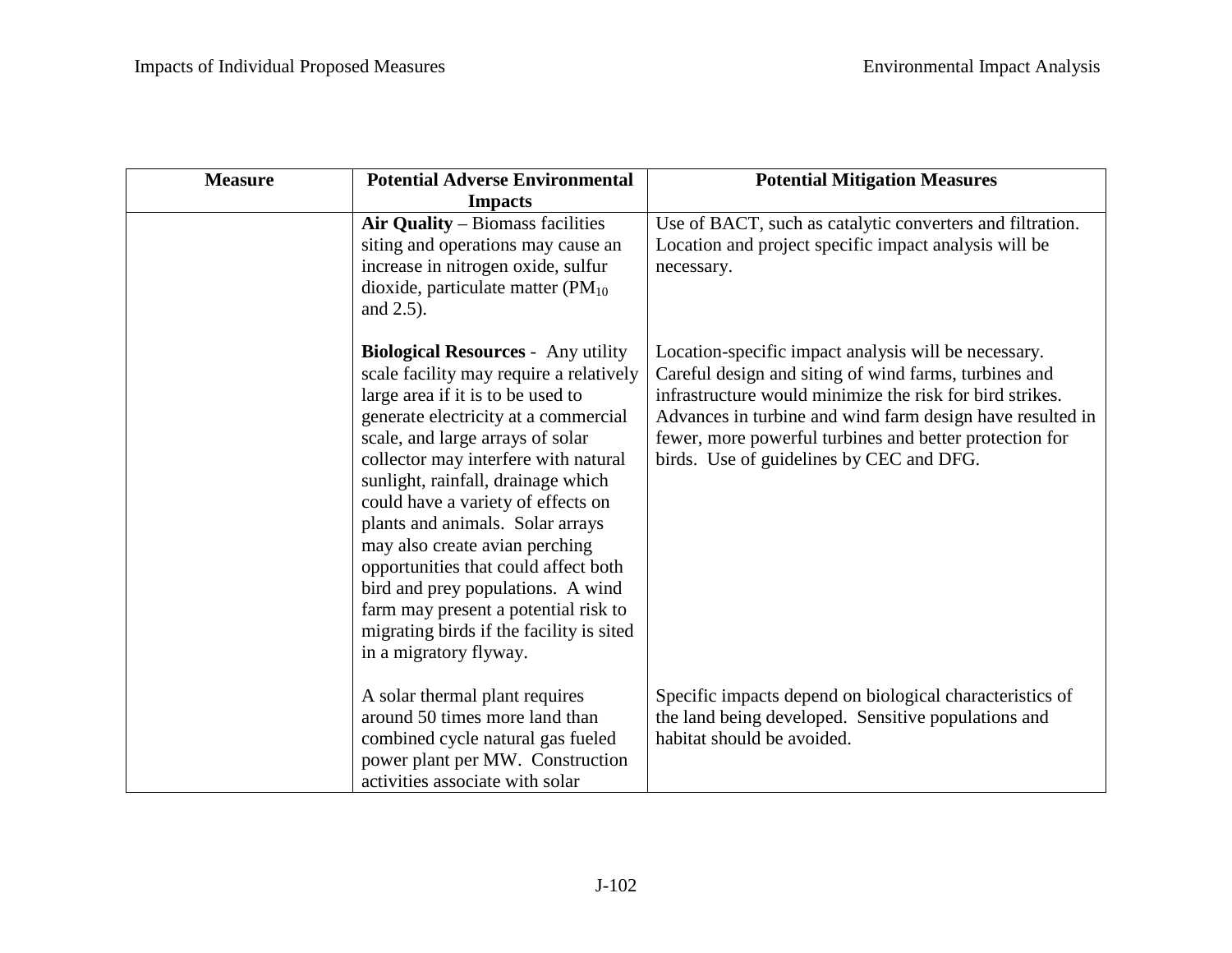| <b>Measure</b> | <b>Potential Adverse Environmental</b>                                                                                                                                                                                                                                                                                    | <b>Potential Mitigation Measures</b>                                                                                                                                                                                                                                            |
|----------------|---------------------------------------------------------------------------------------------------------------------------------------------------------------------------------------------------------------------------------------------------------------------------------------------------------------------------|---------------------------------------------------------------------------------------------------------------------------------------------------------------------------------------------------------------------------------------------------------------------------------|
|                | <b>Impacts</b>                                                                                                                                                                                                                                                                                                            |                                                                                                                                                                                                                                                                                 |
|                | thermal plants disturb the land, and<br>fencing can interfere with wildlife<br>corridors.                                                                                                                                                                                                                                 |                                                                                                                                                                                                                                                                                 |
|                | Nitrogen dioxide deposition from<br>cooling towers at solar thermal<br>plants and new geothermal projects<br>may degrade vegetation.                                                                                                                                                                                      | Use of BACT. Provision of habitat compensation,<br>revegetation.                                                                                                                                                                                                                |
|                | <b>Cultural Resources - Future</b><br>facilities in California may involve<br>siting, grading, construction or<br>expansion on lands that have not<br>been surveyed for cultural<br>significance, and may result in<br>adverse impacts to cultural resources<br>if inadvertent disturbance occurs<br>during construction. | Project-specific compliance with CEQA and/or NEPA<br>would be required. The lead and implementing agencies<br>would be required to contact the appropriate agencies and<br>departments to ensure that potential impacts to cultural<br>resources would be minimized or avoided. |
|                | <b>Hazards and Hazardous Materials</b><br>- Municipal solid waste may contain<br>hazardous materials, which could<br>result in solid and gaseous hazardous<br>by-products.                                                                                                                                                | Ash can be recycled or shipped to landfills permitted to<br>accept such waste, and hazardous materials should be<br>diverted prior to combustion.                                                                                                                               |
|                | <b>Land Use and Planning – Siting of</b><br>new utility scale facilities and arrays                                                                                                                                                                                                                                       | Avoidance would be most appropriate mitigation. If land<br>is under easement, conditions must allow use. Such                                                                                                                                                                   |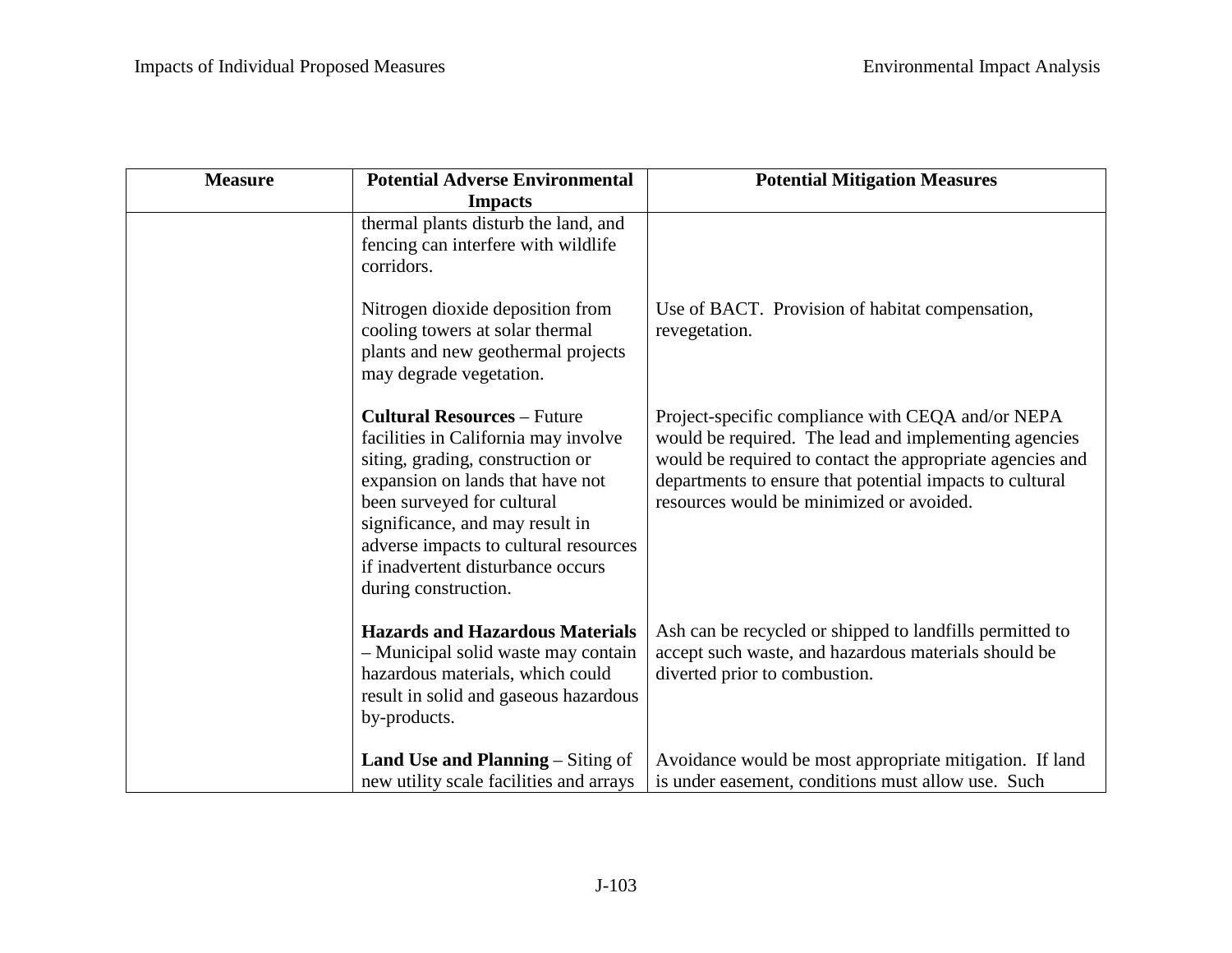| <b>Measure</b> | <b>Potential Adverse Environmental</b>                                                                                                                                    | <b>Potential Mitigation Measures</b>                                                                                                                                                                                                                                                                                                                                                            |
|----------------|---------------------------------------------------------------------------------------------------------------------------------------------------------------------------|-------------------------------------------------------------------------------------------------------------------------------------------------------------------------------------------------------------------------------------------------------------------------------------------------------------------------------------------------------------------------------------------------|
|                | <b>Impacts</b>                                                                                                                                                            |                                                                                                                                                                                                                                                                                                                                                                                                 |
|                | may conflict with an existing<br>Williamson Act contract, or lands<br>under easement.                                                                                     | facilities would require a local approval of conditional use<br>permits, and other permits and would be subject project-<br>specific compliance with CEQA.                                                                                                                                                                                                                                      |
|                | Conversion of crops from food and<br>fiber to fuel crops may conflict with<br>existing Williamson Act contract.                                                           | Check with County to ensure consistency with Contract.                                                                                                                                                                                                                                                                                                                                          |
|                | It is foreseeable that additional<br>transmission infrastructure will be<br>necessary to help support the RPS<br>requirements to deliver renewable<br>power to consumers. | Siting of transmission facilities is subject to project<br>specific CEQA analysis by the CPUC.                                                                                                                                                                                                                                                                                                  |
|                | Noise – Powerplants and wind<br>power installations may increase<br>ambient noise levels                                                                                  | General Plan Noise Elements and ordinances identify<br>appropriate local noise levels and accepted mitigation<br>measures such as mufflers, limited hours of operations and<br>installation of sound barriers.                                                                                                                                                                                  |
|                | <b>Recreation (see Aesthetics)</b>                                                                                                                                        | USDI Bureau of Land Management is preparing an<br>environmental impact statement (Federal Register/ Vol.<br>73, No. 104, Notices, May 29, 2008) that precludes (as<br>mitigation) the siting of solar arrays from lands within the<br>National Landscape Conservation System, such as<br>National Conservation Areas, National Monuments,<br>Wilderness Areas, Wilderness Study Areas, Wild and |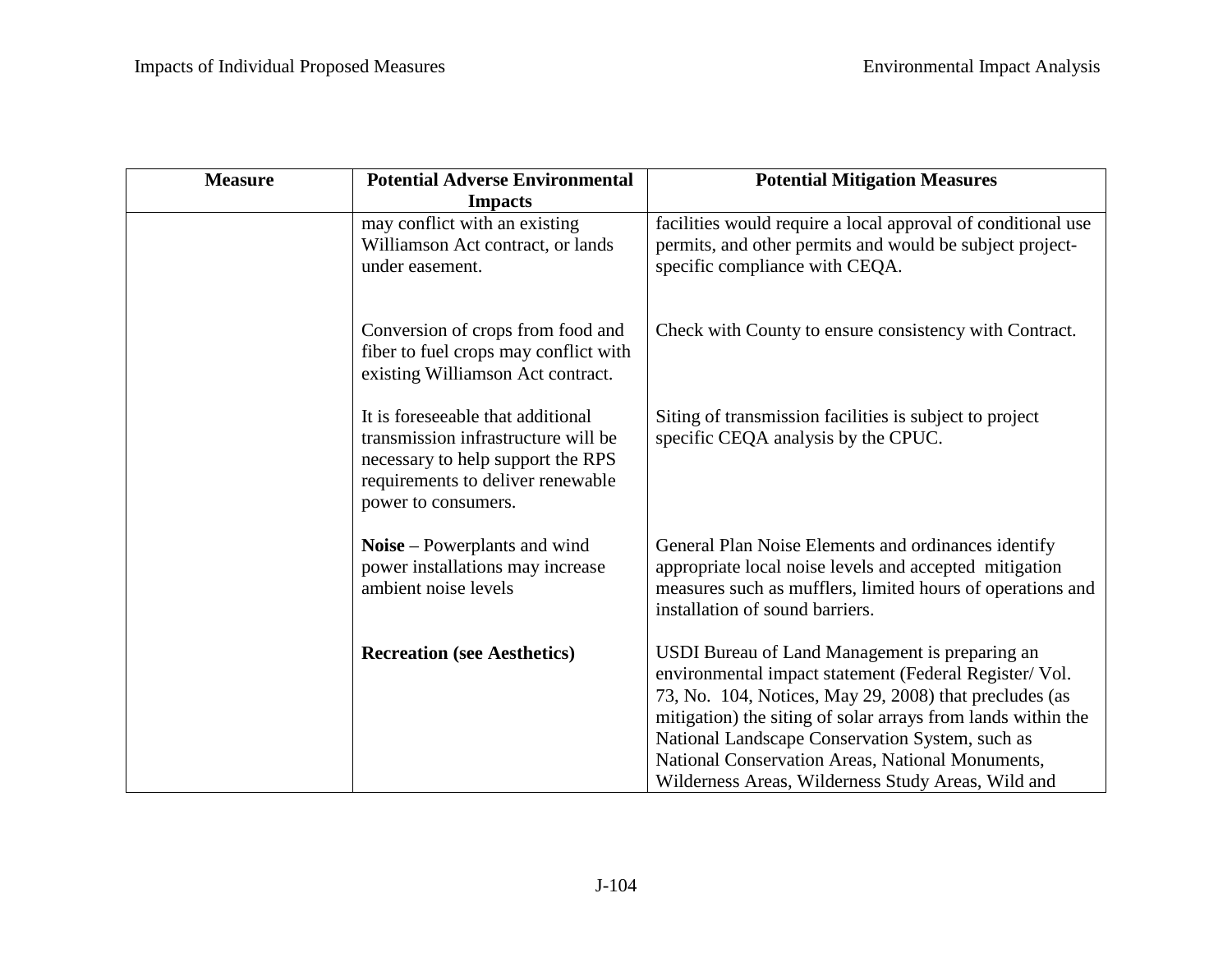| <b>Measure</b>            | <b>Potential Adverse Environmental</b>                                                                                                                                                                                                                                                                                                                                                                                                                                                           | <b>Potential Mitigation Measures</b>                                                                                                                                                        |
|---------------------------|--------------------------------------------------------------------------------------------------------------------------------------------------------------------------------------------------------------------------------------------------------------------------------------------------------------------------------------------------------------------------------------------------------------------------------------------------------------------------------------------------|---------------------------------------------------------------------------------------------------------------------------------------------------------------------------------------------|
|                           | <b>Impacts</b>                                                                                                                                                                                                                                                                                                                                                                                                                                                                                   |                                                                                                                                                                                             |
|                           |                                                                                                                                                                                                                                                                                                                                                                                                                                                                                                  | Scenic Rivers and National Historic and Scenic Trails, and<br>lands that have been identified as environmentally<br>sensitive.                                                              |
| (E-4) Million Solar Roofs | <b>Aesthetics - Roof top solar panels</b><br>and solar water heaters may<br>adversely affect a neighbor's quality<br>of rooftop views, however, this is a<br>subjective value. These measures<br>may limit where trees may be<br>planted in order to preserve solar<br>access.                                                                                                                                                                                                                   | The significance to aesthetic values would be location<br>specific.                                                                                                                         |
|                           | <b>Hazards and Hazardous Materials</b><br>- solar panels may leak if<br>mishandled and broken.<br>Photovoltaic panels may contain<br>hazardous materials, and although<br>they are sealed under normal<br>operating conditions, there is the<br>potential for environmental<br>contamination if they were damaged<br>or improperly disposed upon<br>decommissioning. Concentrating<br>solar power system may employ<br>liquids such as oils or molten salts<br>that may be hazardous and present | Proper handling and operation and good maintenance<br>practices can be used to minimize impacts from hazardous<br>materials (Federal Register/ Vol. 73, No. 104, Notices,<br>May 29, 2008). |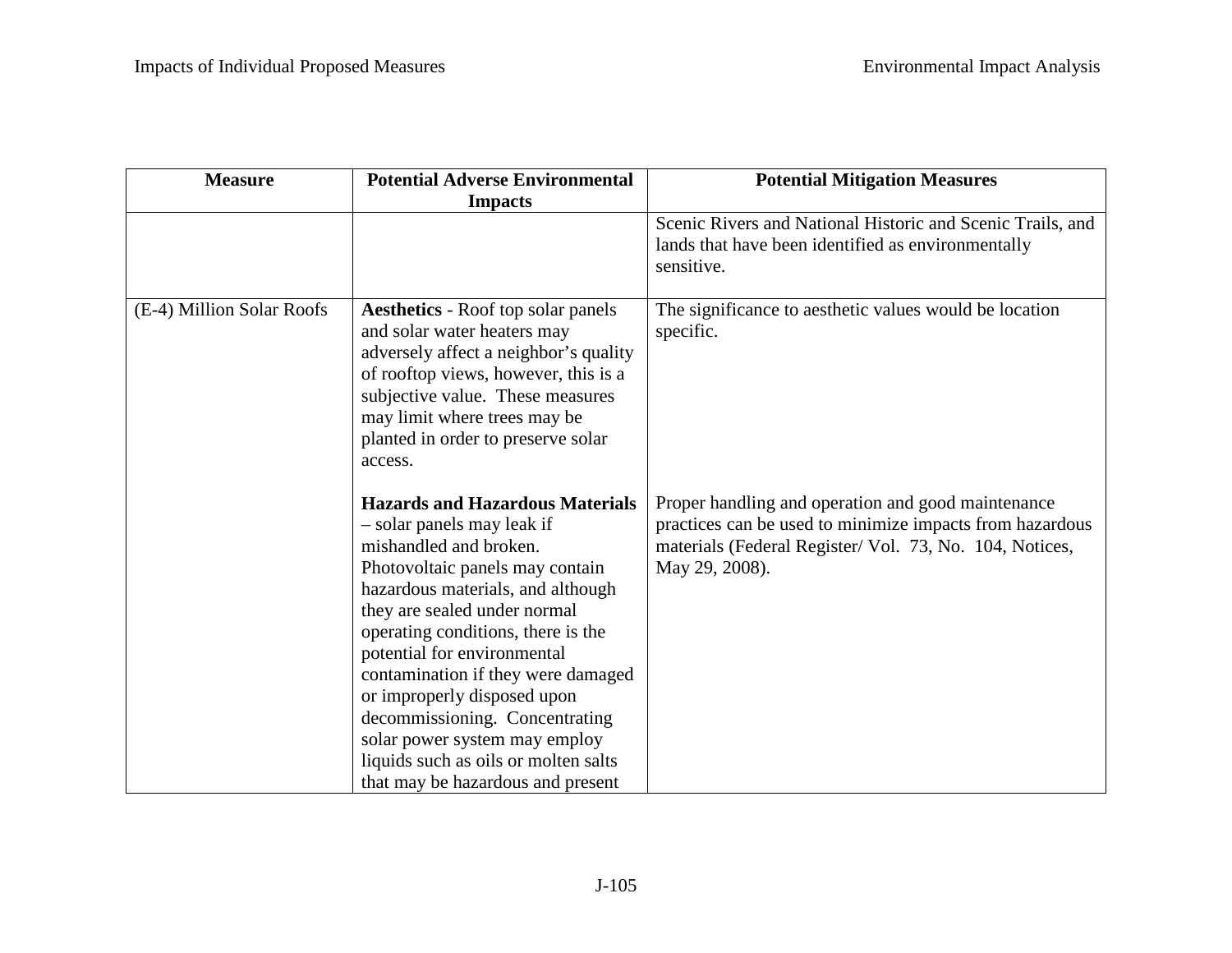| <b>Measure</b>               | <b>Potential Adverse Environmental</b> | <b>Potential Mitigation Measures</b>                        |
|------------------------------|----------------------------------------|-------------------------------------------------------------|
|                              | <b>Impacts</b>                         |                                                             |
|                              | spill risks. Various fluids commonly   |                                                             |
|                              | used in most industrial facilities,    |                                                             |
|                              | such as hydraulic fluids, coolants,    |                                                             |
|                              | and lubricants and may present a       |                                                             |
|                              | spill related risk.                    |                                                             |
| <b>Green Buildings</b>       |                                        |                                                             |
| (GB-1) Green Buildings       | No adverse environmental impacts       | None necessary.                                             |
| (Also includes Greening)     | anticipated, further analysis would    |                                                             |
| Public Schools,              | verify                                 |                                                             |
| New Residential and          |                                        |                                                             |
| Commercial Construction,     |                                        |                                                             |
| and Existing Homes and       |                                        |                                                             |
| <b>Commercial Buildings)</b> |                                        |                                                             |
| Water                        |                                        |                                                             |
| (W-1) Water Use              | Ongoing program administered by        | None necessary.                                             |
| Efficiency                   | various state agencies.                |                                                             |
| (W-2) Water Recycling        | Air Quality - Installation of water    | Local jurisdictions and Air Pollution Control Districts     |
|                              | recycling infrastructure would         | typically require measures to mitigate construction impacts |
|                              | require construction activities,       | such as preparation of grading plans, dust minimization,    |
|                              | potentially generating typical short-  | minimizing idling of equipment and restriction of hours of  |
|                              | term construction impacts such as      | operation.                                                  |
|                              | dust generation, equipment             |                                                             |
|                              | emissions and objectionable odors.     |                                                             |
|                              | <b>Biological Resources - Water</b>    | Site specific field survey and mitigation may be warranted, |
|                              | recycling has the potential to reduce  | and project-level CEQA compliance would be                  |
|                              | wastewater discharges, potentially     | accomplished by appropriate lead agencies as individual     |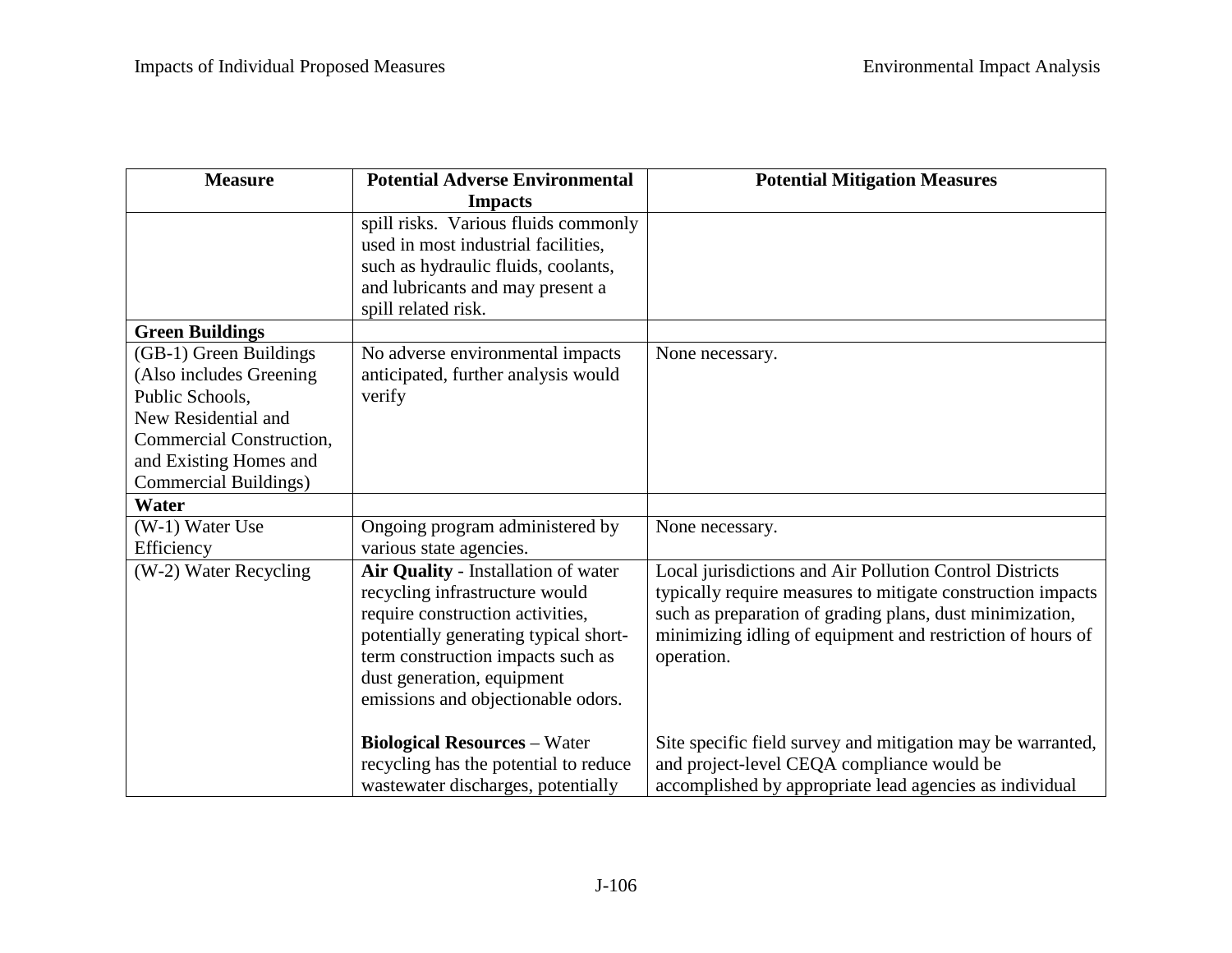| <b>Measure</b> | <b>Potential Adverse Environmental</b>                                                                                                                                                                                                                                                                                    | <b>Potential Mitigation Measures</b>                                                                                                                                                                                                                                            |
|----------------|---------------------------------------------------------------------------------------------------------------------------------------------------------------------------------------------------------------------------------------------------------------------------------------------------------------------------|---------------------------------------------------------------------------------------------------------------------------------------------------------------------------------------------------------------------------------------------------------------------------------|
|                | <b>Impacts</b>                                                                                                                                                                                                                                                                                                            |                                                                                                                                                                                                                                                                                 |
|                | modifying downstream<br>environments and potentially<br>impacting protected habitats and /or<br>species. Project implementation has<br>the potential to adversely impact<br>biological resources located on<br>project sites, along pipeline corridors<br>and in proximity to construction<br>zones.                      | projects are considered.                                                                                                                                                                                                                                                        |
|                | <b>Cultural Resources - Future</b><br>facilities in California may involve<br>siting, grading, construction or<br>expansion on lands that have not<br>been surveyed for cultural<br>significance, and may result in<br>adverse impacts to cultural resources<br>if inadvertent disturbance occurs<br>during construction. | Project-specific compliance with CEQA and/or NEPA<br>would be required. The lead and implementing agencies<br>would be required to contact the appropriate agencies and<br>departments to ensure that potential impacts to cultural<br>resources would be minimized or avoided. |
|                | <b>Energy Demand</b> – Water recycling<br>could increase the amount of energy<br>used at local wastewater treatment<br>facilities.<br><b>Land Use and Planning – Projects</b>                                                                                                                                             | Wherever possible, water recycling would be performed<br>during off-peak periods.                                                                                                                                                                                               |
|                | may conflict with habitat                                                                                                                                                                                                                                                                                                 |                                                                                                                                                                                                                                                                                 |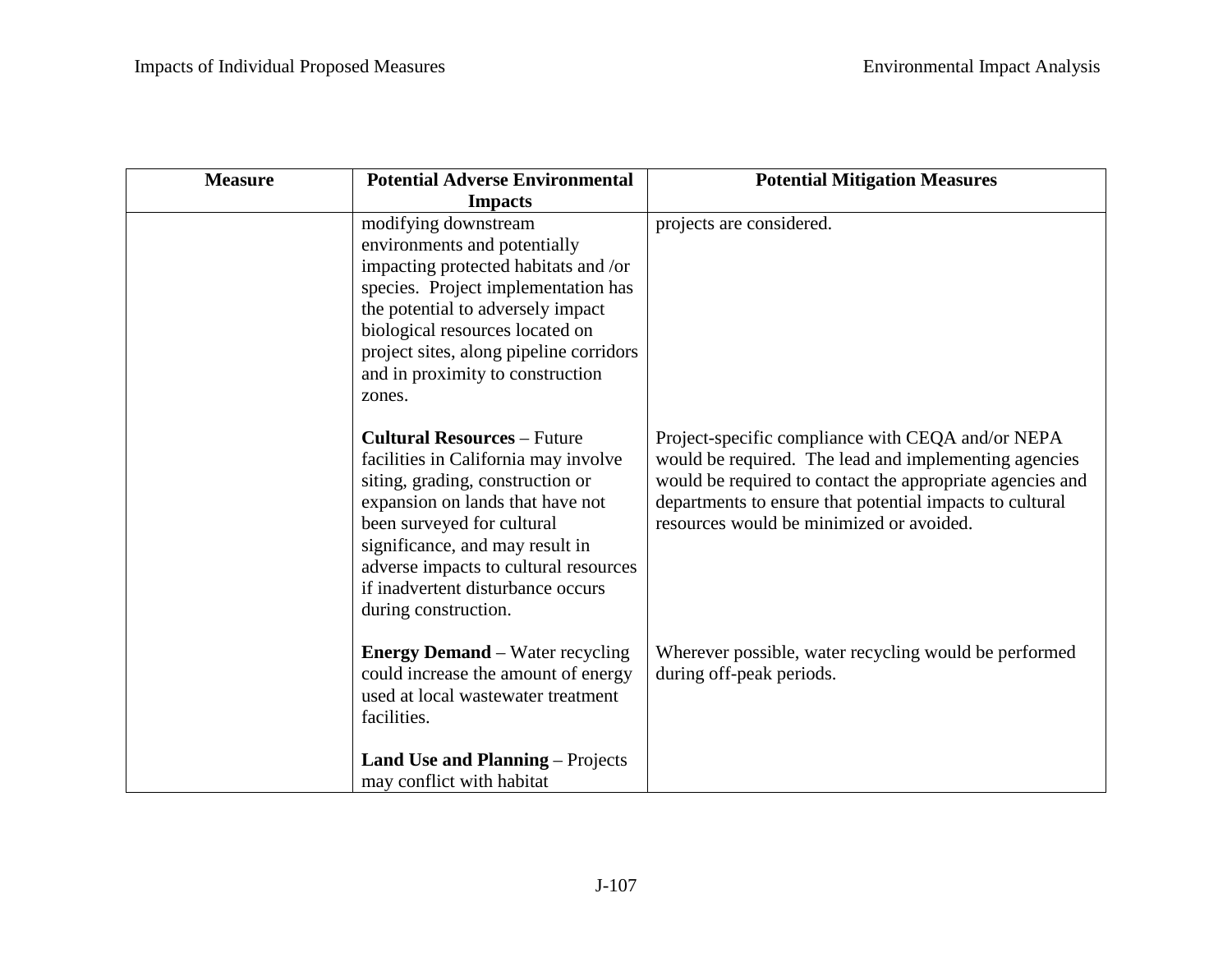| <b>Measure</b>                                 | <b>Potential Adverse Environmental</b>                                                                                                                                                                                                                                                                                                                          | <b>Potential Mitigation Measures</b>                                                                                                                                                                                                                                                                                                                                                                                                                                                                                                            |
|------------------------------------------------|-----------------------------------------------------------------------------------------------------------------------------------------------------------------------------------------------------------------------------------------------------------------------------------------------------------------------------------------------------------------|-------------------------------------------------------------------------------------------------------------------------------------------------------------------------------------------------------------------------------------------------------------------------------------------------------------------------------------------------------------------------------------------------------------------------------------------------------------------------------------------------------------------------------------------------|
|                                                | <b>Impacts</b>                                                                                                                                                                                                                                                                                                                                                  |                                                                                                                                                                                                                                                                                                                                                                                                                                                                                                                                                 |
|                                                | conservation plan or natural<br>community conservation plan.                                                                                                                                                                                                                                                                                                    |                                                                                                                                                                                                                                                                                                                                                                                                                                                                                                                                                 |
|                                                | <b>Population and Housing – The</b><br>availability of recycled water may<br>represent an additional water supply<br>that may foster community growth.                                                                                                                                                                                                          | Site specific, project-level CEQA compliance would be<br>accomplished by appropriate lead agencies.                                                                                                                                                                                                                                                                                                                                                                                                                                             |
|                                                | <b>Water Resources</b><br><b>Water Quality</b> – Water recycling<br>reduces the quantity of water<br>entering into downstream flows,<br>water table recharge, and infiltration.<br>If wastewater is relied upon for<br>dilution, this reduction could<br>contribute to higher concentrations<br>of contaminants in downstream<br>waters and/or in water tables. | Availability of water supply created by recycling may be<br>considered during General Plan updates and development<br>proposals. Project-level CEQA evaluation would be<br>necessary. This additional water supply is not considered<br>an adverse impact.<br>All water recycling facilities must be permitted and<br>operated in accordance with the requirements of the Water<br>Boards and the Department of Public Health. Project level<br>CEQA compliance would be accomplished by appropriate<br>lead agencies on a project-level basis. |
| (W-3) Water System<br><b>Energy Efficiency</b> | <b>Agricultural, Biological Resources</b><br>- New support facilities may convert<br>or disturb agricultural or natural<br>lands.                                                                                                                                                                                                                               | Project-specific analysis would be necessary.                                                                                                                                                                                                                                                                                                                                                                                                                                                                                                   |
|                                                | <b>Cultural Resources - Future</b><br>facilities in California may involve<br>siting, grading, construction or                                                                                                                                                                                                                                                  | Project-specific compliance with CEQA and/or NEPA<br>would be required. The lead and implementing agencies<br>would be required to contact the appropriate agencies and                                                                                                                                                                                                                                                                                                                                                                         |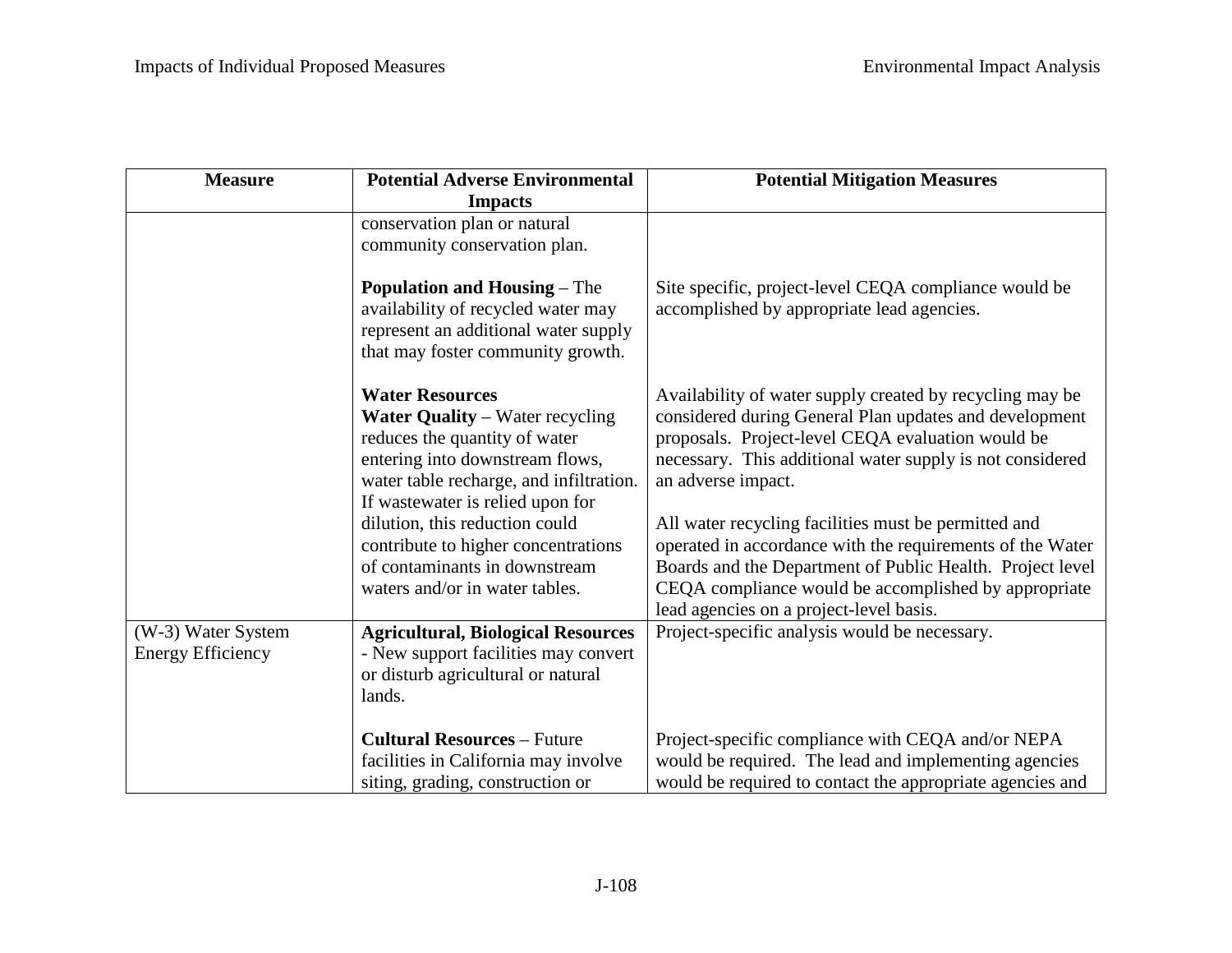| <b>Measure</b>           | <b>Potential Adverse Environmental</b>                                                                                                                                                                                                                                                                                    | <b>Potential Mitigation Measures</b>                                                                                                                                                                                                                                            |
|--------------------------|---------------------------------------------------------------------------------------------------------------------------------------------------------------------------------------------------------------------------------------------------------------------------------------------------------------------------|---------------------------------------------------------------------------------------------------------------------------------------------------------------------------------------------------------------------------------------------------------------------------------|
|                          | <b>Impacts</b>                                                                                                                                                                                                                                                                                                            |                                                                                                                                                                                                                                                                                 |
|                          | expansion on lands that have not<br>been surveyed for cultural<br>significance, and may result in<br>adverse impacts to cultural resources<br>if inadvertent disturbance occurs<br>during construction.                                                                                                                   | departments to ensure that potential impacts to cultural<br>resources would be minimized or avoided.                                                                                                                                                                            |
| (W-4) Reuse Urban Runoff | Air Quality – Construction of water<br>capture and storage facilities would<br>produce short-term construction<br>impacts                                                                                                                                                                                                 | Similar mitigations to W-2. Project-specific evaluations<br>would be necessary and CEQA compliance would be<br>performed by the appropriate lead agencies.                                                                                                                      |
|                          | <b>Biological Resources -</b><br>Construction has the potential to<br>impact sensitive species that exist on<br>project sites.                                                                                                                                                                                            | Project-specific analysis would be necessary.                                                                                                                                                                                                                                   |
|                          | <b>Cultural Resources - Future</b><br>facilities in California may involve<br>siting, grading, construction or<br>expansion on lands that have not<br>been surveyed for cultural<br>significance, and may result in<br>adverse impacts to cultural resources<br>if inadvertent disturbance occurs<br>during construction. | Project-specific compliance with CEQA and/or NEPA<br>would be required. The lead and implementing agencies<br>would be required to contact the appropriate agencies and<br>departments to ensure that potential impacts to cultural<br>resources would be minimized or avoided. |
| (W-5) Increase Renewable | <b>Agricultural Resources - New</b>                                                                                                                                                                                                                                                                                       | Project-specific analysis would be necessary for new                                                                                                                                                                                                                            |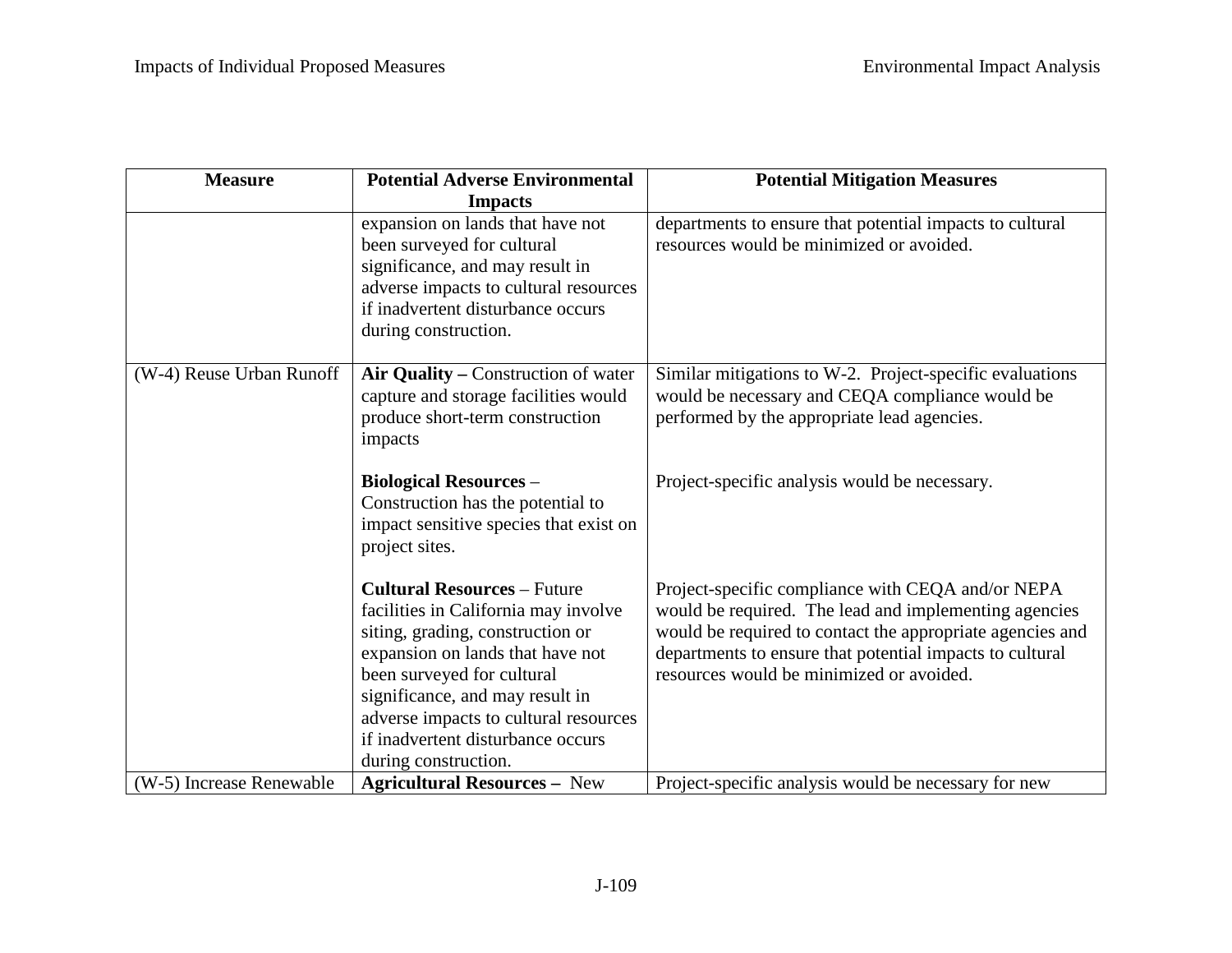| <b>Measure</b>              | <b>Potential Adverse Environmental</b>                             | <b>Potential Mitigation Measures</b>                      |
|-----------------------------|--------------------------------------------------------------------|-----------------------------------------------------------|
|                             | <b>Impacts</b>                                                     |                                                           |
| <b>Energy Production</b>    | support facilities may convert or                                  | facilities.                                               |
|                             | disturb agricultural lands                                         |                                                           |
|                             |                                                                    |                                                           |
|                             | Air Quality – Construction of new                                  | Compliance with Authority to Construct permit.            |
|                             | facilities would produce short term                                |                                                           |
|                             | construction impacts.                                              |                                                           |
|                             |                                                                    |                                                           |
|                             | <b>Biological Resources -</b><br>Construction has the potential to | Project-specific analysis necessary.                      |
|                             | impact sensitive species that exist on                             |                                                           |
|                             | project sites.                                                     |                                                           |
|                             |                                                                    |                                                           |
|                             | <b>Cultural Resources - Future</b>                                 | Project-specific compliance with CEQA and/or NEPA         |
|                             | facilities in California may involve                               | would be required. The lead and implementing agencies     |
|                             | siting, grading, construction or                                   | would be required to contact the appropriate agencies and |
|                             | expansion on lands that have not                                   | departments to ensure that potential impacts to cultural  |
|                             | been surveyed for cultural                                         | resources would be minimized or avoided.                  |
|                             | significance, and may result in                                    |                                                           |
|                             | adverse impacts to cultural resources                              |                                                           |
|                             | if inadvertent disturbance occurs                                  |                                                           |
|                             | during construction.                                               |                                                           |
| (W-6) Public Goods Charge   | No direct adverse environmental                                    | None necessary.                                           |
| for Water                   | impacts are anticipated, as this                                   |                                                           |
|                             | measure is a potential funding                                     |                                                           |
|                             | source.                                                            |                                                           |
| <b>Industry</b>             |                                                                    |                                                           |
| (I-1) Energy Efficiency and | Audits would have no adverse                                       | None necessary.                                           |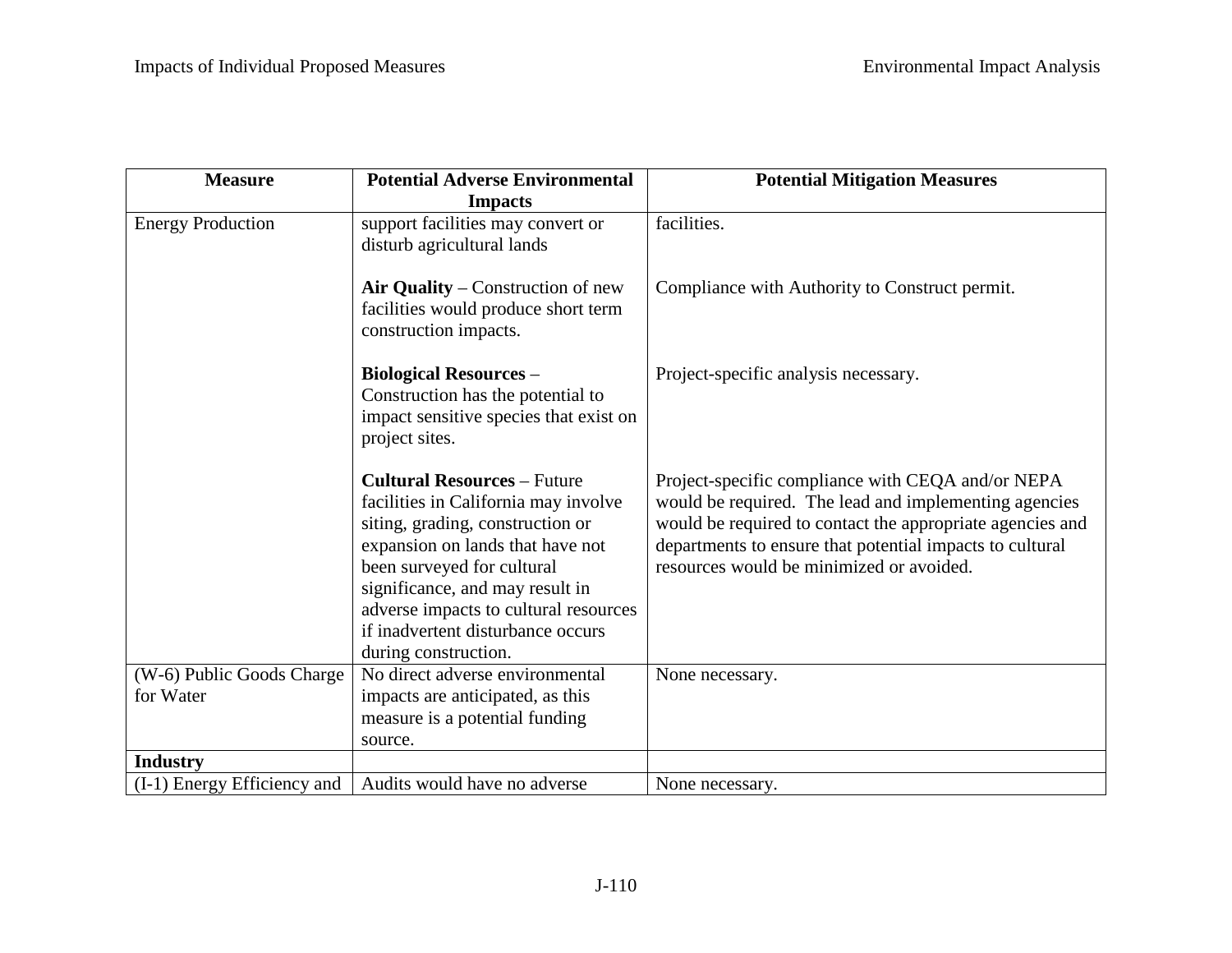| <b>Measure</b>                  | <b>Potential Adverse Environmental</b> | <b>Potential Mitigation Measures</b>                |
|---------------------------------|----------------------------------------|-----------------------------------------------------|
|                                 | <b>Impacts</b>                         |                                                     |
| Co-Benefits Audits for          | effects at this time; however, results |                                                     |
| <b>Large Industrial Sources</b> | of audit will determine whether any    |                                                     |
|                                 | further actions are necessary.         |                                                     |
| $(I-2)$ Oil and Gas             | No adverse environmental impact        | Separate environmental evaluation will be conducted |
| <b>Extraction GHG Emissions</b> | anticipated, but additional analysis   | during regulatory development.                      |
| Reduction – Best                | will verify                            |                                                     |
| <b>Management Practices and</b> |                                        |                                                     |
| technologies to reduce          |                                        |                                                     |
| fugitive emissions from         |                                        |                                                     |
| venting and leaks from          |                                        |                                                     |
| wells, process equipment,       |                                        |                                                     |
| separation and storage.         |                                        |                                                     |
| Increase compressor             |                                        |                                                     |
| capacity                        |                                        |                                                     |
| - Remove existing               |                                        |                                                     |
| regulatory fugitive methane     |                                        |                                                     |
| exemptions                      |                                        |                                                     |
| (I-3) GHG Leak Reduction        | No adverse environmental impact        | Separate environmental evaluation will be conducted |
| from Oil and Gas                | anticipated, but additional analysis   | during regulatory development.                      |
| <b>Transmission-Best</b>        | will verify                            |                                                     |
| <b>Management Practices and</b> |                                        |                                                     |
| technologies to reduce          |                                        |                                                     |
| fugitive emissions from         |                                        |                                                     |
| venting and leaks along         |                                        |                                                     |
| natural gas pipelines           |                                        |                                                     |
| practices                       |                                        |                                                     |
| (I-4) Refinery Flare            | No adverse environmental impact        | Separate environmental evaluation will be conducted |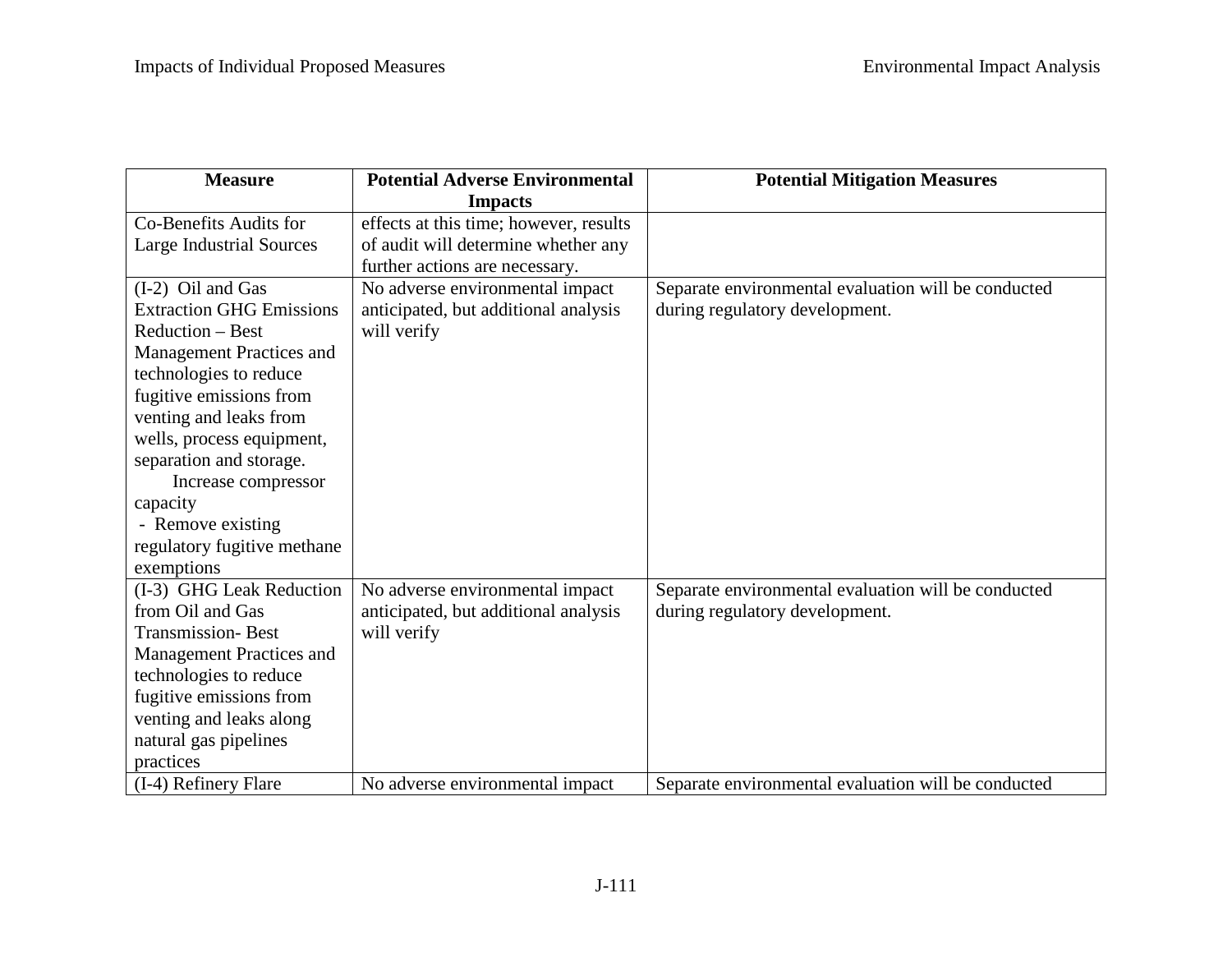| <b>Measure</b>                                                                                                                           | <b>Potential Adverse Environmental</b><br><b>Impacts</b>                                                                                                                                                                                                                                       | <b>Potential Mitigation Measures</b>                                                                                                                                                                                                                                                                                                   |
|------------------------------------------------------------------------------------------------------------------------------------------|------------------------------------------------------------------------------------------------------------------------------------------------------------------------------------------------------------------------------------------------------------------------------------------------|----------------------------------------------------------------------------------------------------------------------------------------------------------------------------------------------------------------------------------------------------------------------------------------------------------------------------------------|
| <b>Recovery System</b><br>Improvement                                                                                                    | anticipated, but additional analysis<br>will verify                                                                                                                                                                                                                                            | during regulatory development.                                                                                                                                                                                                                                                                                                         |
| (I-5) Removal of Methane<br><b>Exemption from Existing</b><br><b>Refinery Regulations</b>                                                | No adverse environmental impact<br>anticipated, but additional analysis<br>will verify                                                                                                                                                                                                         | Separate environmental evaluation will be conducted<br>during regulatory development.                                                                                                                                                                                                                                                  |
| <b>Recycling and Waste</b><br><b>Management</b>                                                                                          |                                                                                                                                                                                                                                                                                                |                                                                                                                                                                                                                                                                                                                                        |
| (RW-1) Landfill Methane<br>Control                                                                                                       | Air Quality - Installation of control<br>devices such as flares and energy<br>recovery systems may slightly<br>increase NO <sub>x</sub> and CO.<br>Water Resources - NO <sub>x</sub> may be<br>scrubbed out of the air and deposited<br>into open water, adversely impacting<br>water quality. | Include NO <sub>x</sub> and CO in air district's emission inventory.<br>Obtain offsets if landfill gas to energy project. Gas<br>collection systems with flares or other combustion devices<br>are currently the best means to reduce methane.<br>Not quantified at this time. Use of BACT, collection<br>systems would reduce impact. |
| (RW-2) Additional<br><b>Reductions in Landfill</b><br>Methane: Increasing the<br><b>Efficiency of Landfill</b><br><b>Methane Capture</b> | No adverse environmental impact -<br>preparation of a Best Practices<br>Guidance document.                                                                                                                                                                                                     | None necessary.                                                                                                                                                                                                                                                                                                                        |
| (RW-3) High Recycling/<br>Zero Waste                                                                                                     | Air Quality – Composting facilities<br>may emit VOCs and NOx, which are<br>criteria pollutants that contribute to<br>ozone formation.                                                                                                                                                          | Site- and project-specific analysis necessary for new<br>facilities. Compliance with Permit to Construct from air<br>district. Use of BACT. Application of a finished compost<br>blanket would reduce VOC emissions for compost                                                                                                        |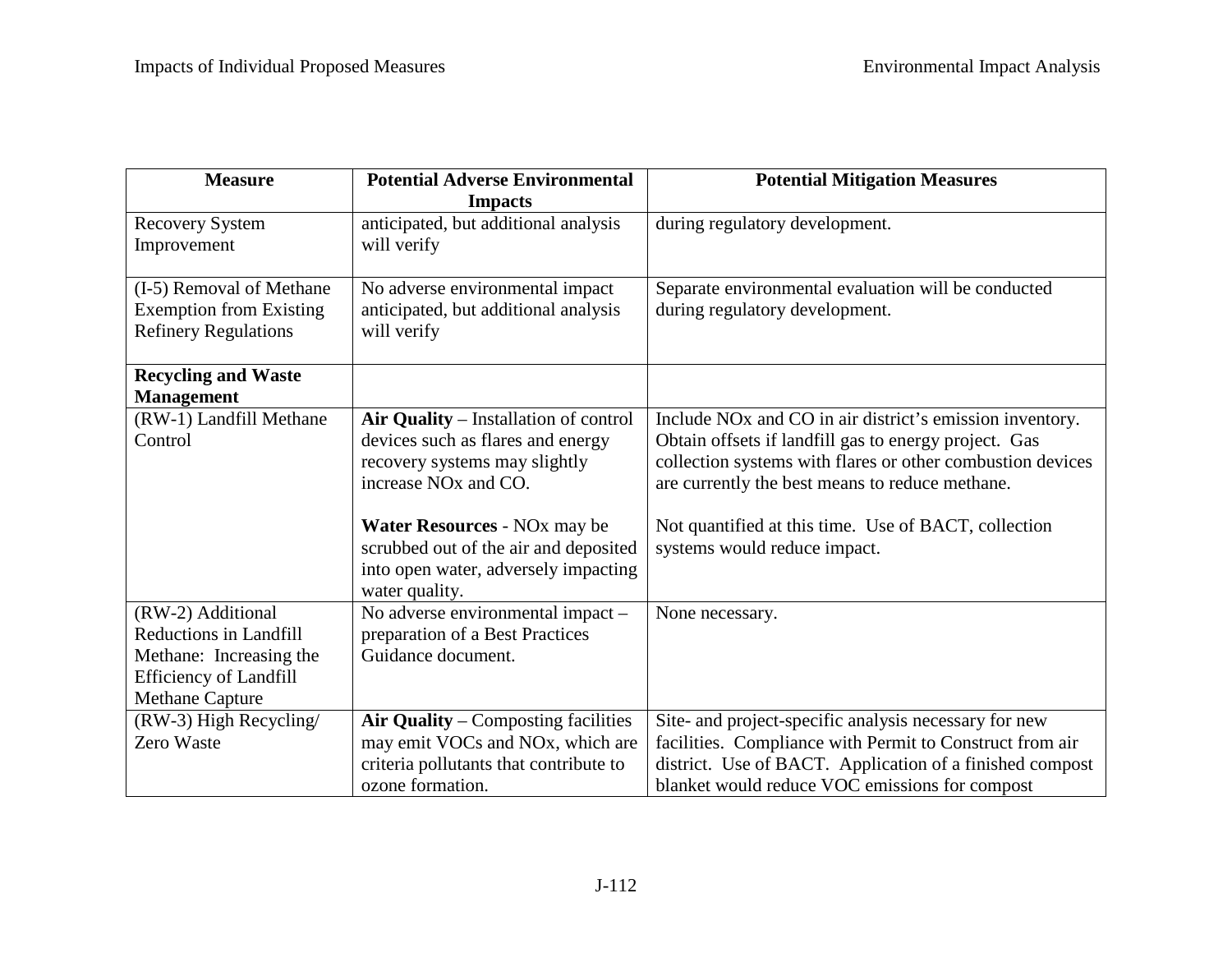| <b>Measure</b>                                                                                                                                                                            | <b>Potential Adverse Environmental</b>                                                                                                    | <b>Potential Mitigation Measures</b>                                                                                                                                                                                                                                                                                                                                                                                |
|-------------------------------------------------------------------------------------------------------------------------------------------------------------------------------------------|-------------------------------------------------------------------------------------------------------------------------------------------|---------------------------------------------------------------------------------------------------------------------------------------------------------------------------------------------------------------------------------------------------------------------------------------------------------------------------------------------------------------------------------------------------------------------|
|                                                                                                                                                                                           | <b>Impacts</b>                                                                                                                            |                                                                                                                                                                                                                                                                                                                                                                                                                     |
|                                                                                                                                                                                           | Anaerobic digesters may emit air<br>pollutants                                                                                            | operations<br>Site- and project-specific analysis necessary for new<br>facilities. Compliance with Permit to Construct from air<br>district. Use of BACT.                                                                                                                                                                                                                                                           |
|                                                                                                                                                                                           | <b>Water Resources - Compost</b><br>operations may adversely impact<br>water quality if waste is discharged<br>to the waters of the State | Compliance with waste discharge requirements.                                                                                                                                                                                                                                                                                                                                                                       |
| <b>Forests</b>                                                                                                                                                                            |                                                                                                                                           |                                                                                                                                                                                                                                                                                                                                                                                                                     |
| (F-1) Sustainable Forest<br>Target                                                                                                                                                        | No significant adverse<br>environmental impacts identified.                                                                               | Project – level compliance with CEQA or NEPA would be<br>accomplished by appropriate lead agencies.                                                                                                                                                                                                                                                                                                                 |
| <b>Implementing Strategies:</b><br><b>Forest Conservation, Forest</b><br>Management,<br>Afforestation/<br>Reforestation, Urban<br>Forestry, and Fuels<br>Management (Under<br>Evaluation) | No significant adverse<br>environmental impacts identified at<br>this time.                                                               | Project – level compliance with CEQA or NEPA would be<br>accomplished by appropriate lead agencies. Each of the<br>strategies that have ground disturbing activities is an<br>independent action and must be considered as such. Some<br>activities will meet the definition of a "project" under<br>CEQA, while others will not be subject to CEQA.<br>Projects taking place on federal lands are subject to NEPA. |
| <b>High GWP</b>                                                                                                                                                                           |                                                                                                                                           |                                                                                                                                                                                                                                                                                                                                                                                                                     |
| (H-1) Motor Vehicle Air<br><b>Conditioning Systems:</b><br><b>Reduction of Refrigerant</b><br>Emissions from Non-<br>Professional Servicing                                               | No adverse environmental impact<br>identified at this time.                                                                               | Regulation to be developed. Separate environmental<br>evaluation to be prepared.                                                                                                                                                                                                                                                                                                                                    |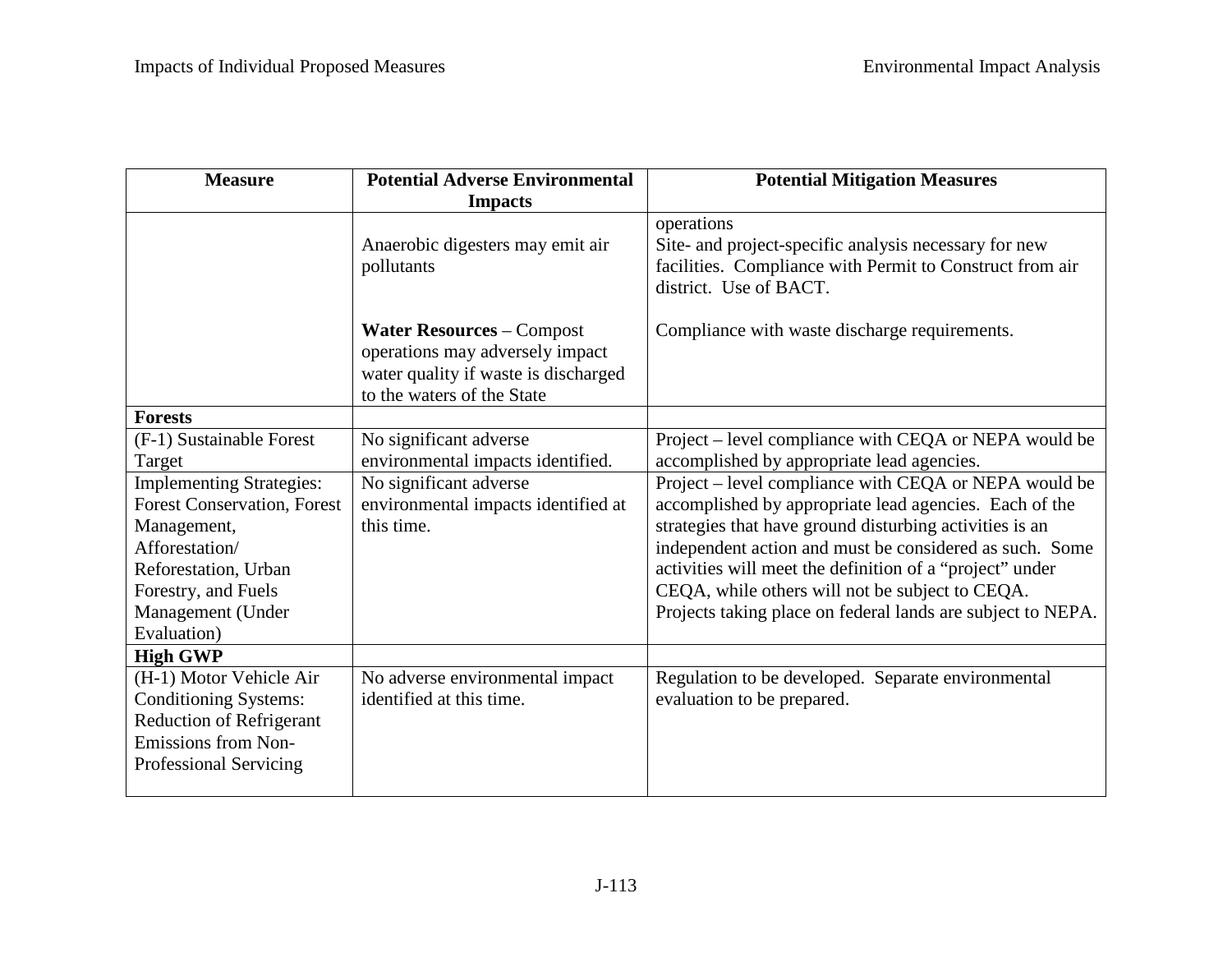| <b>Measure</b>                         | <b>Potential Adverse Environmental</b>                                      | <b>Potential Mitigation Measures</b>                        |
|----------------------------------------|-----------------------------------------------------------------------------|-------------------------------------------------------------|
|                                        | <b>Impacts</b>                                                              |                                                             |
| $(H-2)$ SF <sub>6</sub> Limits in Non- | <b>Hazards and Hazardous Materials</b>                                      | Ensure proper ventilation at exhaust stacks and ensure      |
| Utility and Non-                       | - If N <sub>2</sub> O were used in place of $SF_6$                          | only verifiers are in the testing room.                     |
| Semiconductor                          | for fume hood tests, a potential                                            |                                                             |
| Applications                           | exposure could occur if N2O was                                             |                                                             |
|                                        | accidentally released. Impacts to                                           |                                                             |
|                                        | vulnerable populations should be                                            |                                                             |
|                                        | considered.                                                                 |                                                             |
|                                        |                                                                             |                                                             |
|                                        | <b>Energy Demand</b> – SF6 tracer tests                                     | An exemption for this use or a change in the required       |
|                                        | fro fume hoods are required by                                              | test/standard would eliminate any impact to energy          |
|                                        | CAL/OSHA with a specific energy                                             | conservation efforts.                                       |
|                                        | efficient technology. If ARB's                                              |                                                             |
|                                        | regulation did not allow this test,<br>some energy conservation efforts for |                                                             |
|                                        | fume hood may not take place.                                               |                                                             |
| (H-3) High GWP                         | <b>Energy Demand</b> – Facilities operate                                   | Purchases of highly energy efficient abatement equipment,   |
| Reduction in                           | continuously. Compliance achieved                                           | purchases of catalytic destruction systems which operate at |
| Semiconductor                          | with additional abatement equipment                                         | lower temperatures.                                         |
| Manufacturing                          | could increase peak and off-peak                                            |                                                             |
|                                        | natural gas and /or electricity use as                                      |                                                             |
|                                        | thermal destruction of emissions                                            |                                                             |
|                                        | requires high temperatures.                                                 |                                                             |
| (H-4) Limit High GWP Use               | Air Quality - Hydrocarbon                                                   | ARB to further evaluate employment of reformulation         |
| in Consumer Products                   | propellants (butane, propane,                                               | options.                                                    |
| <b>Pressurized Gas Duster</b>          | isobutane) may have lower GWPs,                                             |                                                             |
| Regulation                             | but may contribute to the formation                                         |                                                             |
|                                        | of ground-level ozone.                                                      |                                                             |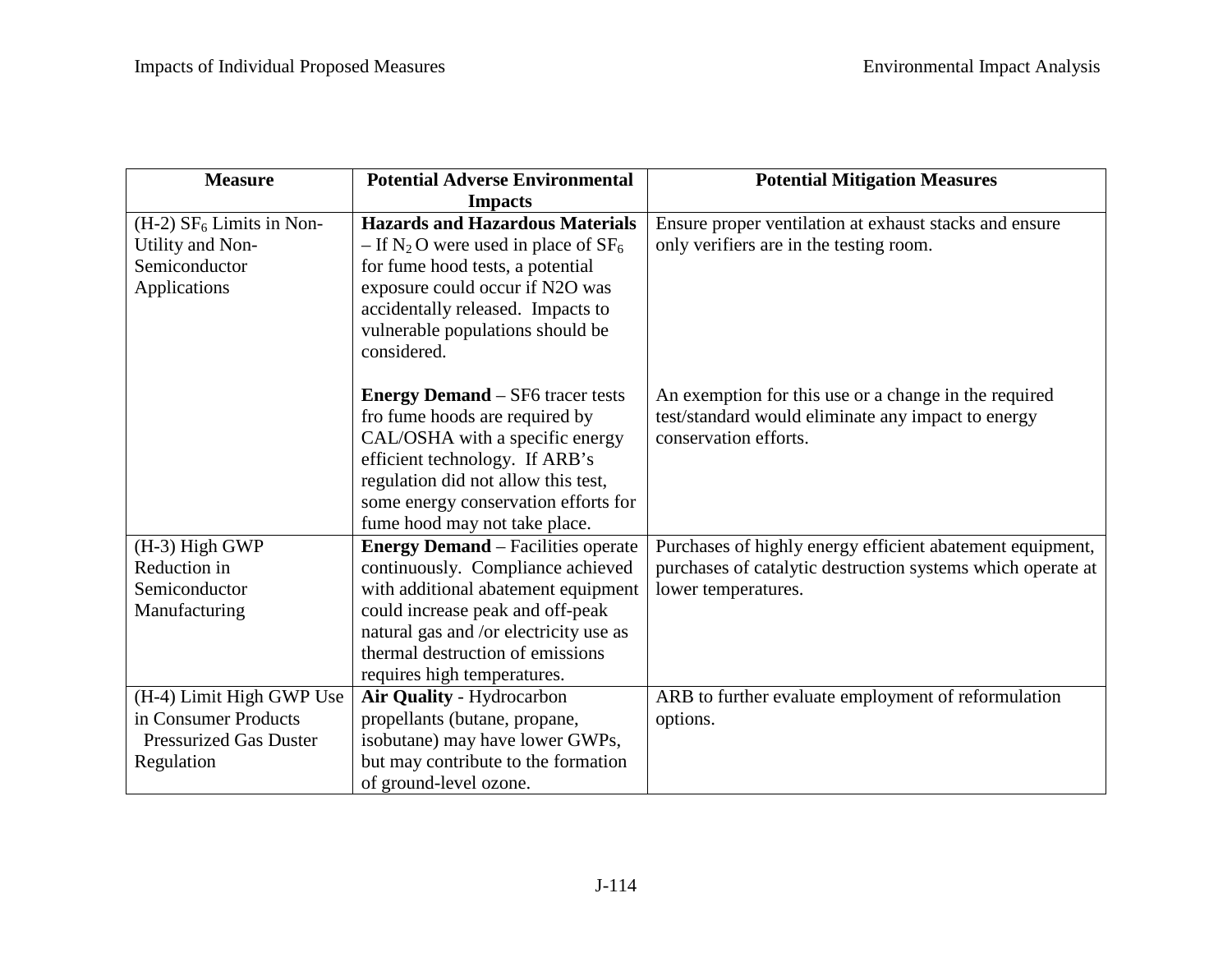| <b>Measure</b>                                                 | <b>Potential Adverse Environmental</b>                                                                                                                                                                                                                                                                                                                               | <b>Potential Mitigation Measures</b>                                                                                                                 |
|----------------------------------------------------------------|----------------------------------------------------------------------------------------------------------------------------------------------------------------------------------------------------------------------------------------------------------------------------------------------------------------------------------------------------------------------|------------------------------------------------------------------------------------------------------------------------------------------------------|
|                                                                | <b>Impacts</b>                                                                                                                                                                                                                                                                                                                                                       |                                                                                                                                                      |
| $(H-5)$ High GWP<br><b>Reductions from Mobile</b><br>Sources   | No adverse environmental impacts<br>known at this time, however, any<br>alternatives will be subject to<br>approval under U.S. EPA's SNAP to<br>ensure their safety.                                                                                                                                                                                                 | Separate environmental evaluation will be prepared when<br>regulation is developed.                                                                  |
|                                                                | <b>Pubic Health and Safety - It is</b><br>possible that certain alternatives that<br>industry selects may have a higher<br>flammability index than the<br>substances they replace.                                                                                                                                                                                   | Additional technician training.                                                                                                                      |
| (H-6) High GWP<br><b>Reductions from Stationary</b><br>Sources | Air Quality - Potential criteria and<br>toxic pollutant emissions from<br>recovered foams if combusted.<br>Though any alternatives will be<br>subject to approval under U.S.<br>EPA's SNAP to ensure their safety,<br>it is possible that certain alternatives<br>that industry selects may have a<br>higher flammability index than the<br>substances they replace. | Separate environmental evaluation will be prepared when<br>regulation is developed.                                                                  |
|                                                                | <b>Energy Demand</b> – Facilities operate<br>continuously. Compliance achieved<br>with additional abatement equipment<br>could increase peak and off-peak<br>natural gas and /or electricity use as                                                                                                                                                                  | Purchase and employment of highly energy efficient<br>abatement equipment, and catalytic destruction systems<br>which operate at lower temperatures. |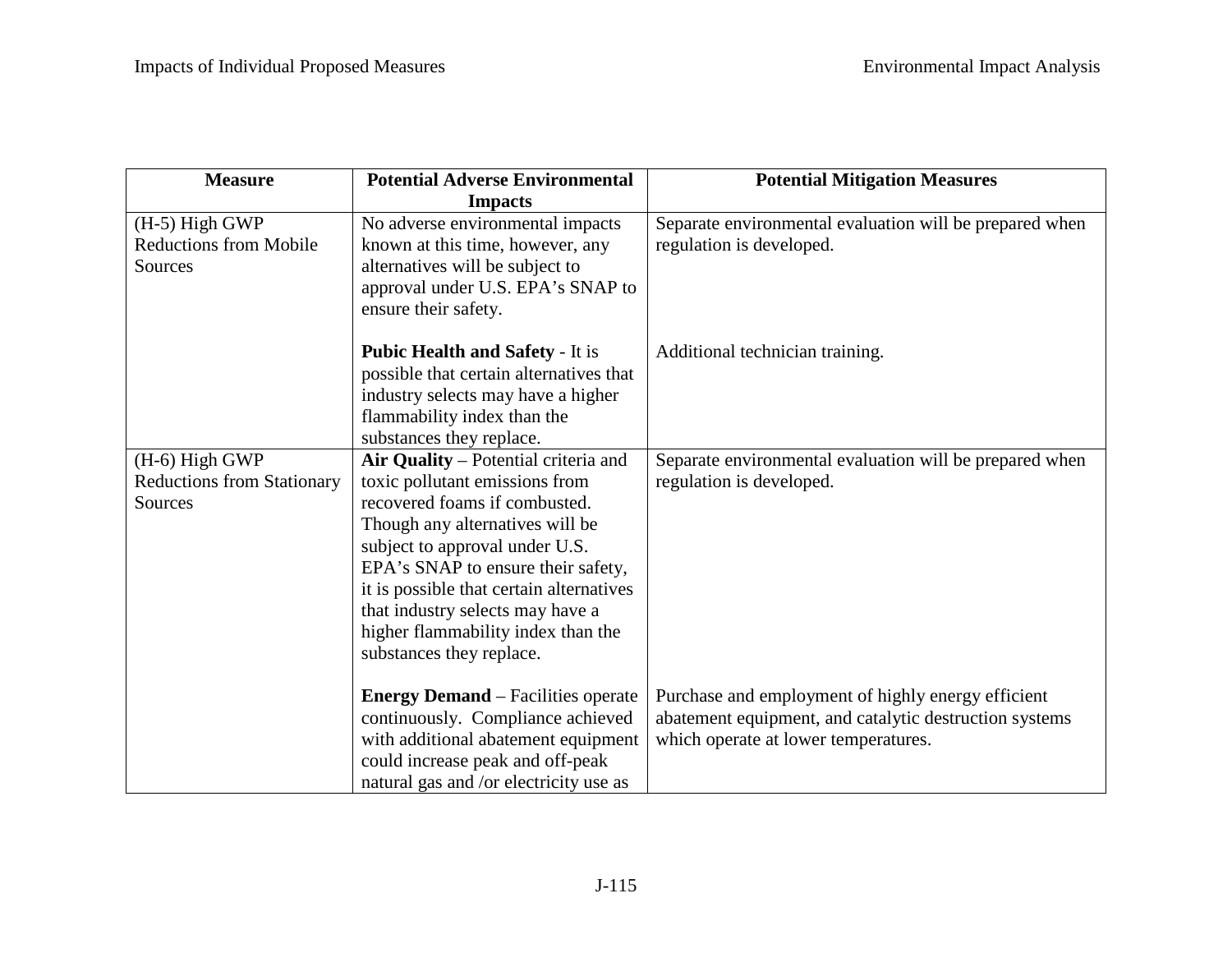| <b>Measure</b>                                   | <b>Potential Adverse Environmental</b>                                                                                                | <b>Potential Mitigation Measures</b>                                                                                                                                                                                               |
|--------------------------------------------------|---------------------------------------------------------------------------------------------------------------------------------------|------------------------------------------------------------------------------------------------------------------------------------------------------------------------------------------------------------------------------------|
|                                                  | <b>Impacts</b>                                                                                                                        |                                                                                                                                                                                                                                    |
|                                                  | thermal destruction of emissions<br>requires high temperatures.                                                                       |                                                                                                                                                                                                                                    |
| (H-7) Mitigation Fee on<br><b>High GWP Gases</b> | No adverse environmental impact<br>anticipated.                                                                                       | None necessary.                                                                                                                                                                                                                    |
| <b>Agriculture</b>                               |                                                                                                                                       |                                                                                                                                                                                                                                    |
| (A-1) Methane Capture at<br><b>Large Dairies</b> | Air Quality – The combustion of<br>biogas in an engine to generate<br>electricity can emit NO <sub>x</sub> .                          | Controls can reduce NO <sub>x</sub> in exhaust gasses, but types and<br>sizes of engines typically used in conjunction with a dairy<br>digester may be unavailable, or able to meet air district<br>NOx requirements. Use of BACT. |
|                                                  | <b>Agricultural Resources - The</b><br>siting of manure digesters may not<br>be compatible with existing<br>Williamson Act contracts. | Check with city or county to ensure compatibility.                                                                                                                                                                                 |
|                                                  | <b>Biological Resources</b> – construction<br>activities of digester facility may<br>impact biological or resources.                  | Digesters will require CEQA compliance to obtain an<br>"Authority to Construct" permit from the air district. Site<br>specific analysis is necessary to determine whether an<br>impact would result.                               |
| Fertilizer Use Efficiency                        | No adverse environmental impact<br>anticipated                                                                                        | None necessary.                                                                                                                                                                                                                    |
| <b>Efficiency Improvements</b>                   | No adverse environmental impact<br>anticipated                                                                                        | None necessary.                                                                                                                                                                                                                    |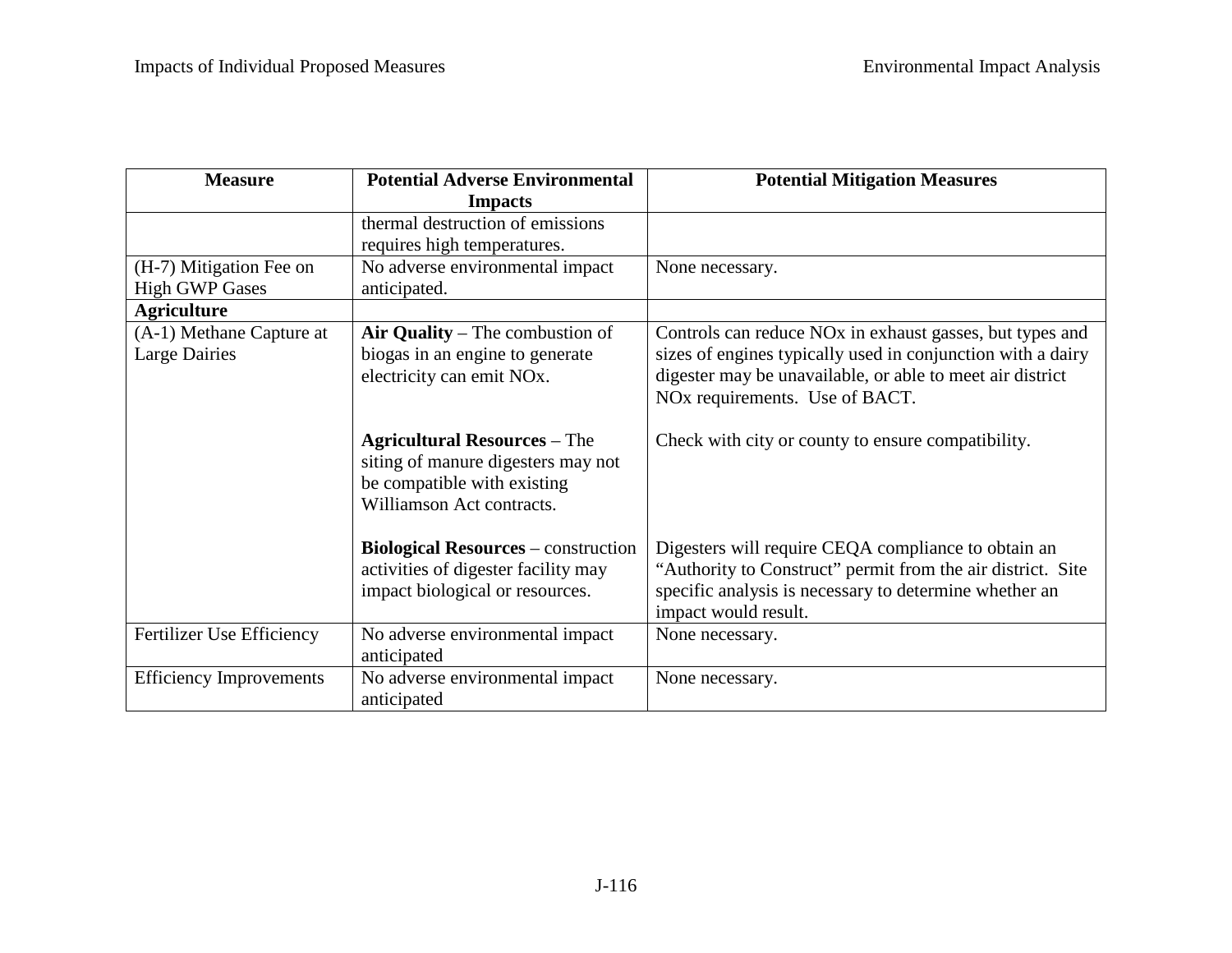## **VIII. RESOURCES**

 Bay Area Air Quality Management District, California Clean Air Act Guidance for the Development of Indirect Source Control Programs, App.A, p.2, 1990, <http://www.bcaqmd.org/FORMS/ISR.PDF>

 California Air Resources Board, California Greenhouse Gas Emissions Inventory, <http://www.arb.ca.gov/cc/inventory/inventory.htm>

California Air Resources Board, Emission Inventories 2000-2001

 California Air Resources Board, *The California Almanac of Emissions and Air Qua*lity, 2007

 California Air Resources Board, Economic and Technical Advancement Advisory Committee (ETAAC) Report to the Air Resources Board, February 2008, <http://www.arb.ca.gov/cc/etaac/ETAACFinalReport2-11-08.pdf>

 California Air Resources Board, Slide Show: Policies and Actions for Environmental Justice, December 13, 2008, <http://www.arb.ca.gov/ch/programs/ej/ejpolicies.pdf>

 California Energy Commission, *Anaerobic Digester Implementation Issues*, Public Interest Energy Research (PIER) Program, 2006, <http://www.energy.ca.gov/2006publications/CEC-500-2006-115/CEC-500-2006>- 115B.PDF

 California Energy Commission, 2007 Integrated Energy Policy Report, December 5, 2007, [http://www.energy.ca.gov/2007\\_energypolicy/index.html](http://www.energy.ca.gov/2007_energypolicy/index.html) 

California Environmental Quality Act Guidelines

 California Integrated Waste Management Board, Climate Change and Solid Waste Management, Organics, <http://www.ciwmb.ca.gov/Climate>/ Organics/default.htm

 California Integrated Waste Management Board "*Emissions Testing of Volatile Organic Compounds from Greenwaste Composting at the Modesto Compost Facility in the San Joaquin Valley*", revised May, 2008

 Dairy Permitting Advisory Group, *Recommendations to the San Joaquin Valley pollution Control Officer Regarding Best Available Control Technology for Dairies in the San Joaquin Valley*, January 2006.